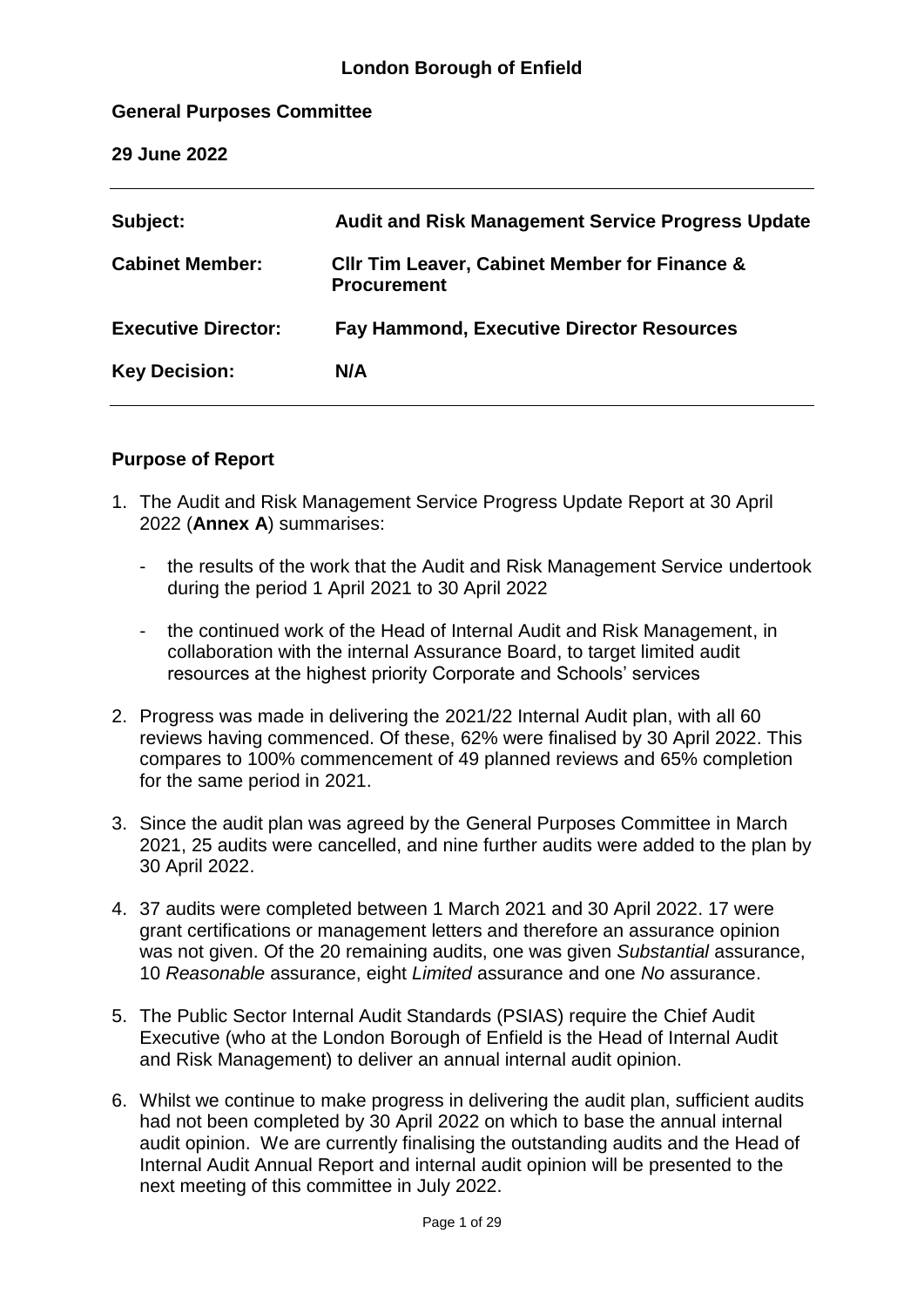- 7. Since the ARMS Progress Report at 30 April 2022 was completed, a further 17 audits have been completed bringing the completion rate up to 95%. Of these 17 audits, nine were given *Reasonable* assurance, five *Limited* assurance and one *No* assurance. The remaining two audits were management letters and therefore no assurance opinion has been given.
- 8. Work has started on the 2022/23 Internal Audit plan, with 19 assignments having commenced (25% of the plan) of which 3 (4%) have been completed. For the same period in 2021, 11 audits (18%) had commenced, and none had been completed.
- 9. Since the 2022/23 audit plan was agreed by the General Purposes Committee in March 2022, two audits have been cancelled and seven further audits have been added to the plan.
- 10.With the support of the Assurance Board, a high implementation rate of agreed audit actions continues. As at 30 April 2022, the implementation rate (12-month rolling basis) for actions from high risk findings is 72% and for medium risk findings is 78%. A summary of the overdue actions from high risk findings at 30 April 2022 is also presented in **Annex A**.

# **Proposal**

- 11.The General Purposes Committee is requested to:
	- note the work completed by the Audit and Risk Management Service during the period 1 April 2021 to 30 April 2022 and the key themes and outcomes arising from this work
	- provide feedback on the contents of this report

# **Reason for Proposal**

12.In line with the Council's Internal Audit Charter which is based on the requirements of the Public Sector Internal Audit Standards (PSIAS), the Head of Internal Audit and Risk Management has a responsibility to regularly update the General Purposes Committee on the work of the Audit and Risk Management Service through periodic and annual reports.

# **Relevance to the Council's Plan**

# **Good Homes in Well-Connected Neighbourhoods**

13.An effective Audit and Risk Management Service helps to provide assurance over any risks that might adversely affect the delivery of good homes in wellconnected neighbourhoods.

# **Safe, Healthy and Confident Communities**

14.An effective Audit and Risk Management Service is an essential management tool which will help the Council achieve its objectives to sustain safe, healthy, and confident communities.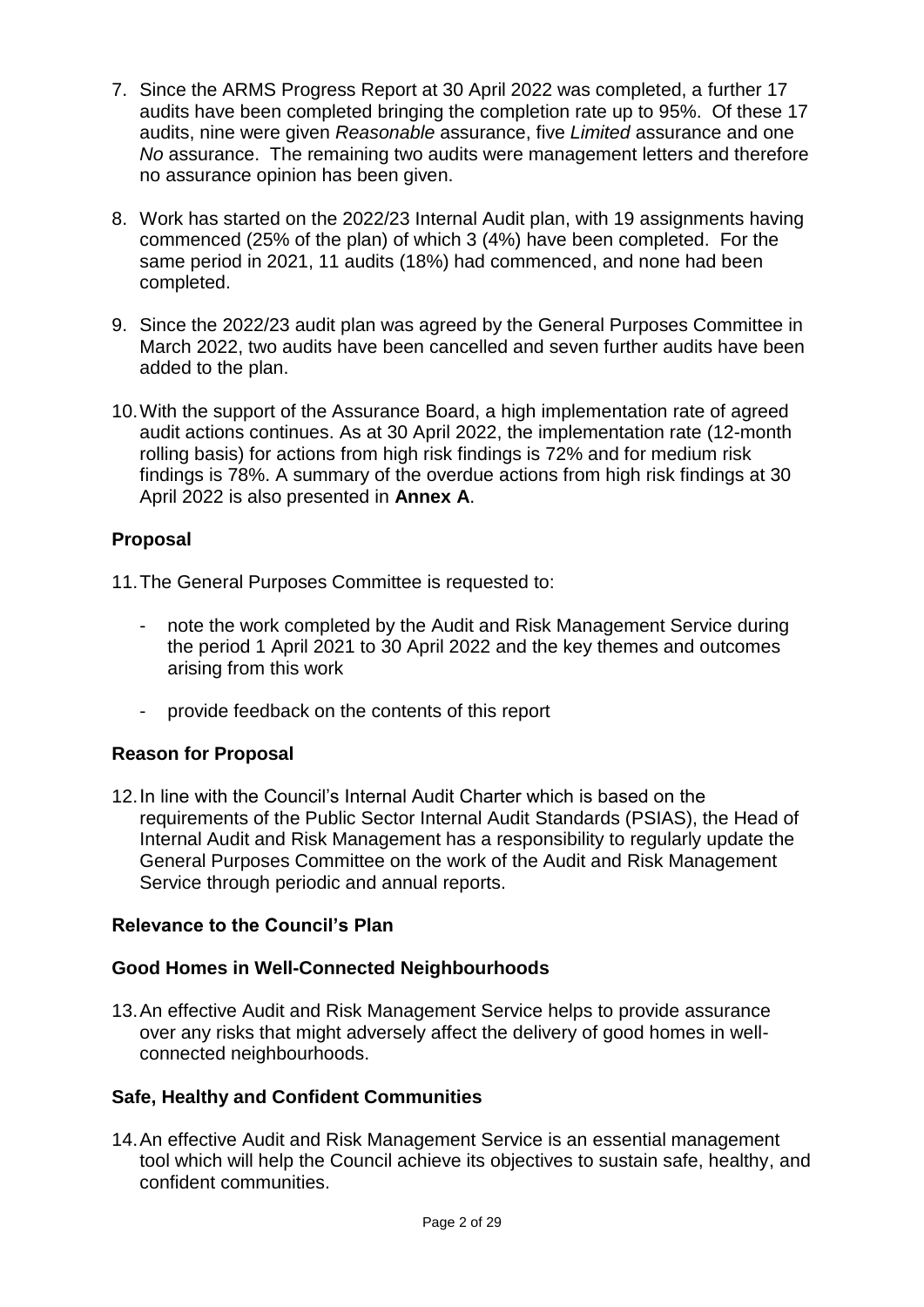# **An Economy that Works for Everyone**

15.An effective Audit and Risk Management Service will help the Council achieve its objectives in building a local economy that works for everyone.

## **Background**

- 16.In line with the Council's Internal Audit Charter which is based on the requirements of the Public Sector Internal Audit Standards (PSIAS), the Head of Internal Audit and Risk Management has a responsibility to regularly update the General Purposes Committee on the work of the Audit and Risk Management Service through periodic and annual reports.
- 17.These reports should include details of audit activities with significant findings along with any relevant recommendations. Periodic information on the status of the annual audit plan should also be included.
- 18.By 30 April 2022 progress had been made in delivering the 2021/22 Internal Audit plan, with all 60 reviews having commenced. Of these, 62% had been finalised by 30 April 2022. This compares to 100% commencement of 49 planned reviews and 65% completion for the same period in 2021. Details are given in **Annex A**.
- 19.The Internal Audit Plan for 2022/23 was agreed by the General Purposes Committee on 3 March 2022.
- 20.Work has started on the 2022/23 Internal Audit plan, with 19 assignments having commenced (25% of the plan) of which 3 (4%) have been completed. For the same period in 2021, 11 audits (18%) had commenced, and none had been completed.
- 21.Since the audit plan was agreed by the General Purposes Committee in March 2022, two audits have been cancelled and seven further audits have been added to the plan.
- 22.**Annex A** summarises the work completed by the Audit and Risk Management Service between 1 April 2021 and 30 April 2022.

#### **Main Considerations for the Council**

- 23.Any large complex organisation needs to have a well-established and systematic risk management framework in place to identify and mitigate risks it may face.
- 24.The Audit and Risk Management Service supports management in the identification and mitigation of risks as part of its work.

#### **Safeguarding Implications**

25.There are no safeguarding implications arising directly from this update from the Audit and Risk Management Service.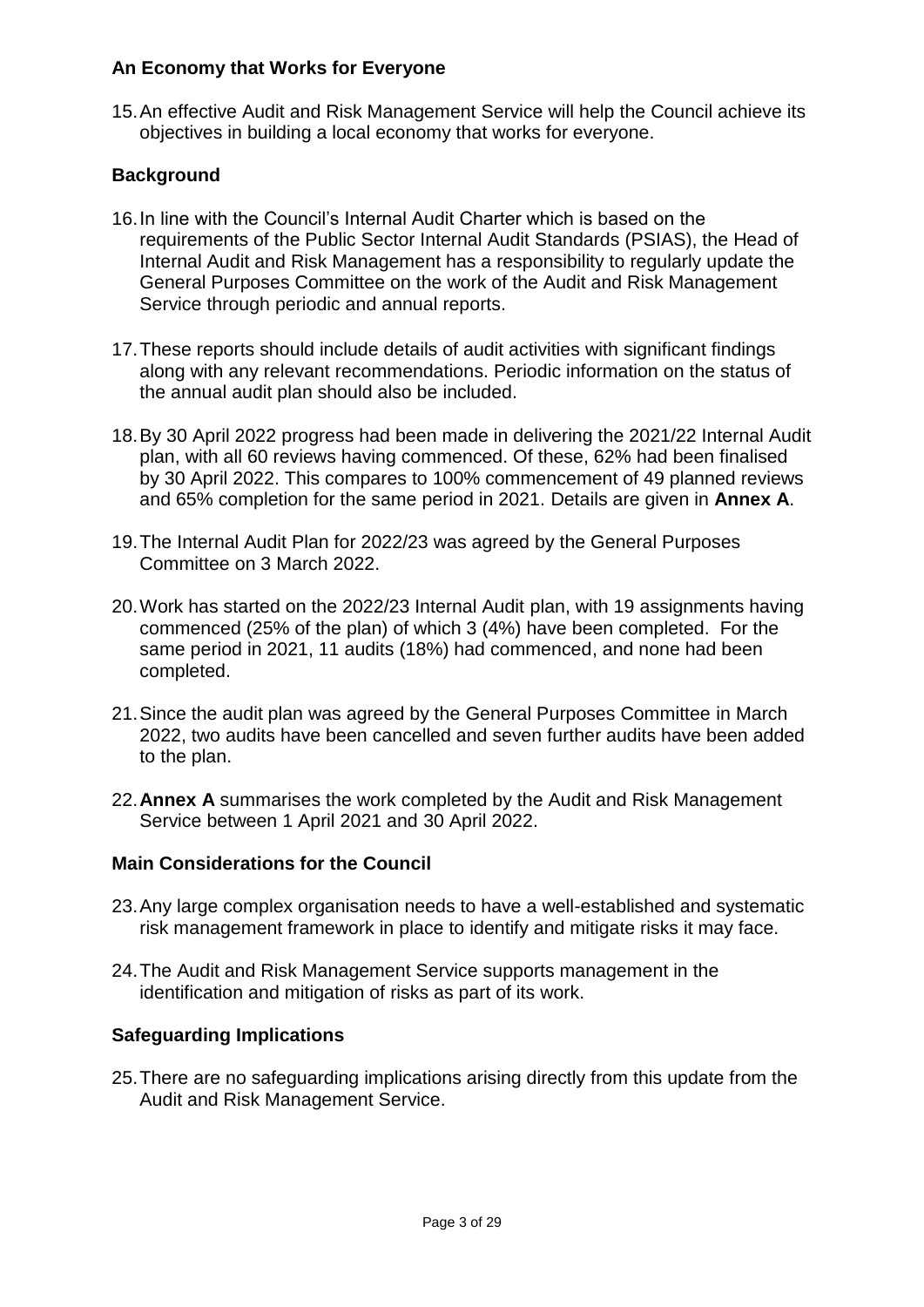### **Public Health Implications**

26.Whilst the risk registers are produced to identify risks to Public Health (among other issues) and enable preventative action to be undertaken, there are no Public Health implications arising directly from this update from the Audit and Risk Management Service.

#### **Equalities Impact of the Proposal**

27.Following the completion of the Corporate Equalities Impact Assessment initial screening, this report does not have an Equalities impact.

#### **Environmental and Climate Change Considerations**

28.There are no environmental and Climate Change considerations arising directly from this update from the Audit and Risk Management Service. However, an advisory audit on Climate Change was completed as part of the 2020/21 Audit Plan, which recognises the risk posed and the priority that climate action is now being given within the Council.

#### **Risks that may arise if the proposed decision and related work is not taken**

- 29.Any large complex organisation needs to have a well-established and systematic risk management framework in place to identify and mitigate risks it may face.
- 30.The Audit and Risk Management Service supports management in the identification and mitigation of risks as part of its work and therefore, if this work is not carried out, reviewed, and followed up, the Council faces the risk of legal, financial, and reputational loss.

#### **Risks that may arise if the proposed decision is taken and actions that will be taken to manage these risks**

31.The risk of financial and reputational losses may still arise but following this proposal will ensure management is fully appraised of the risk and that cover is in place for potentially significant losses.

#### **Financial Implications**

32.Section 151 of the Local Government Act 1972 requires that every local authority in England and Wales should "make arrangements for the proper administration of their financial affairs". The Chief Finance Officer (Section 151 Officer) in a local authority must lead the promotion and delivery, by the whole authority, of good financial management so that public money is safeguarded at all times and used appropriately, economically, efficiently, and effectively. The role of the Section 151 includes ensuring that the systems and processes for financial administration, financial control and protection of the authority's resources and assets are designed in conformity with appropriate ethical standards and monitor their continuing effectiveness in practice. The Accounts and Audit (England) Regulations 2015 requires that a 'relevant body shall maintain an adequate and effective system of internal audit of its accounting records and its system of internal control'.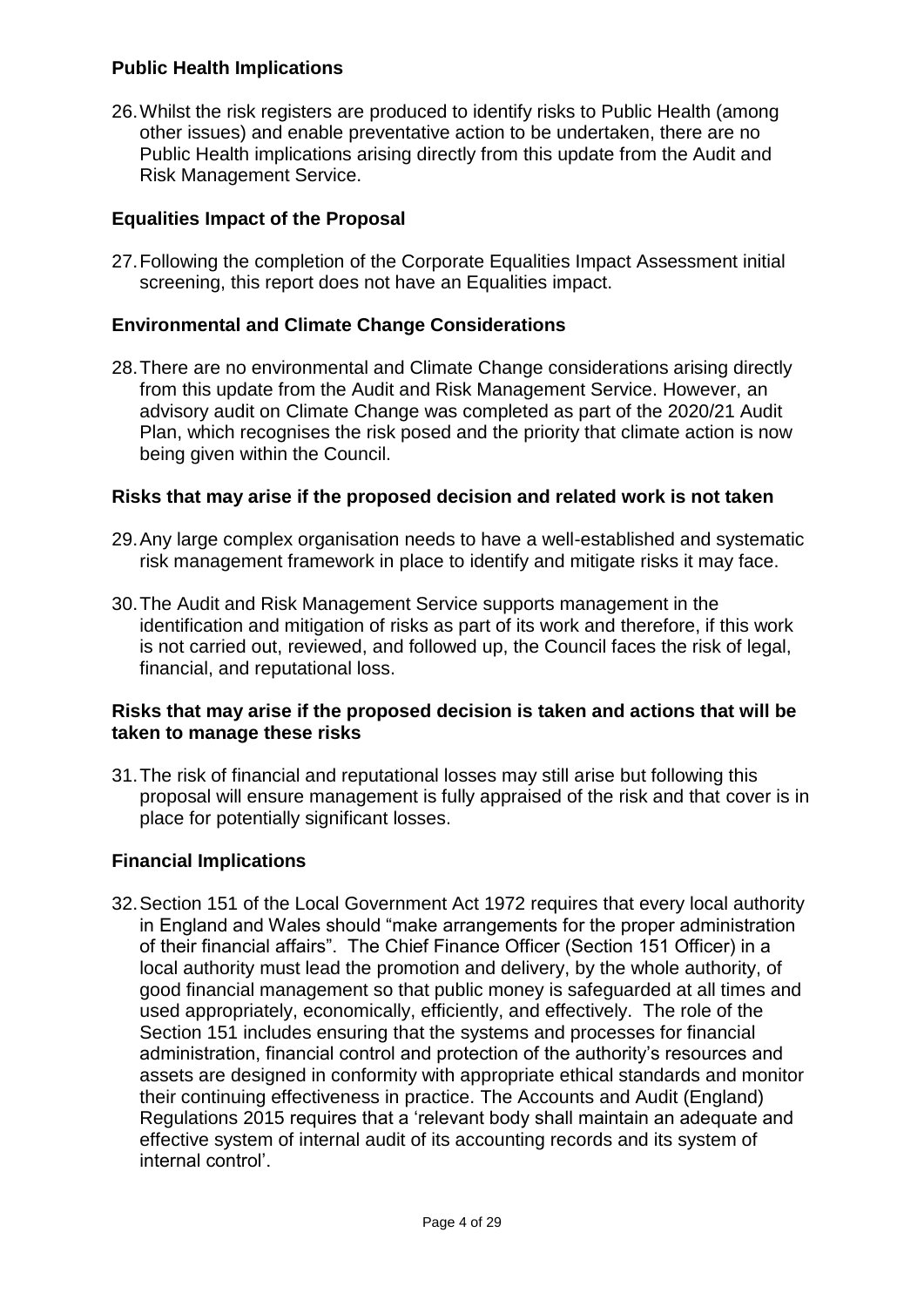- 33.The role of audit supports this by undertaking a review of the controls in place, the Internal Audit plan sets out in partnership to achieve this by:
- 34.Ensuring that the authority puts in place effective internal financial controls covering codified guidance, budgetary systems, supervision, management review and monitoring, physical safeguards, segregation of duties, accounting procedures, information systems and authorisation and approval processes.
- 35.Ensuring that these controls are an integral part of the authority's underlying framework of corporate governance and that they are reflected in its local code.
- 36.In this context, the Internal Audit plan is developed in partnership with the wider organisation, seeking to focus on areas of the greatest risk in order to ensure that the appropriate controls are in place and where controls are found to be inadequate plans to address these are implemented.

#### **Legal Implications**

- 37.The Council's chief finance officer (the 'Section 151 officer' section 151 Local Government Act 1972) has statutory status and is responsible for financial administration. The chief finance officer is also under a statutory duty to issue a formal report if s/he believes that the Council is unable to set or maintain a balanced budget (the 'section 114 report' (section 114 Local Government Finance Act 1988).
- 38.The Accounts and Audit Regulations 2015 (the '2015 Regulations') places an obligation on local authorities to maintain a system of internal audit whereby it:

(a) facilitates the effective exercise of its functions and the achievement of its aims and objectives;

(b) ensures that the financial and operational management of the authority is effective; and

- (c) includes effective arrangements for the management of risk.
- 39.The internal audit service must be effective in order to evaluate the effectiveness of its risk management, control, and governance processes, taking into account Public Sector Internal Auditing Standards or guidance.
- 40.Each financial year the council must conduct a review of the effectiveness of the system of internal control required by regulation and prepare an Annual Governance Statement.
- 41.This report addresses the statutory obligations for local audit processes in compliance with the 2015 Regulations.

#### **Workforce Implications**

42.There are no workforce implications arising directly from this update from the Audit and Risk Management Service.

#### **Property Implications**

43.There are no property implications intrinsic to the proposals in this report.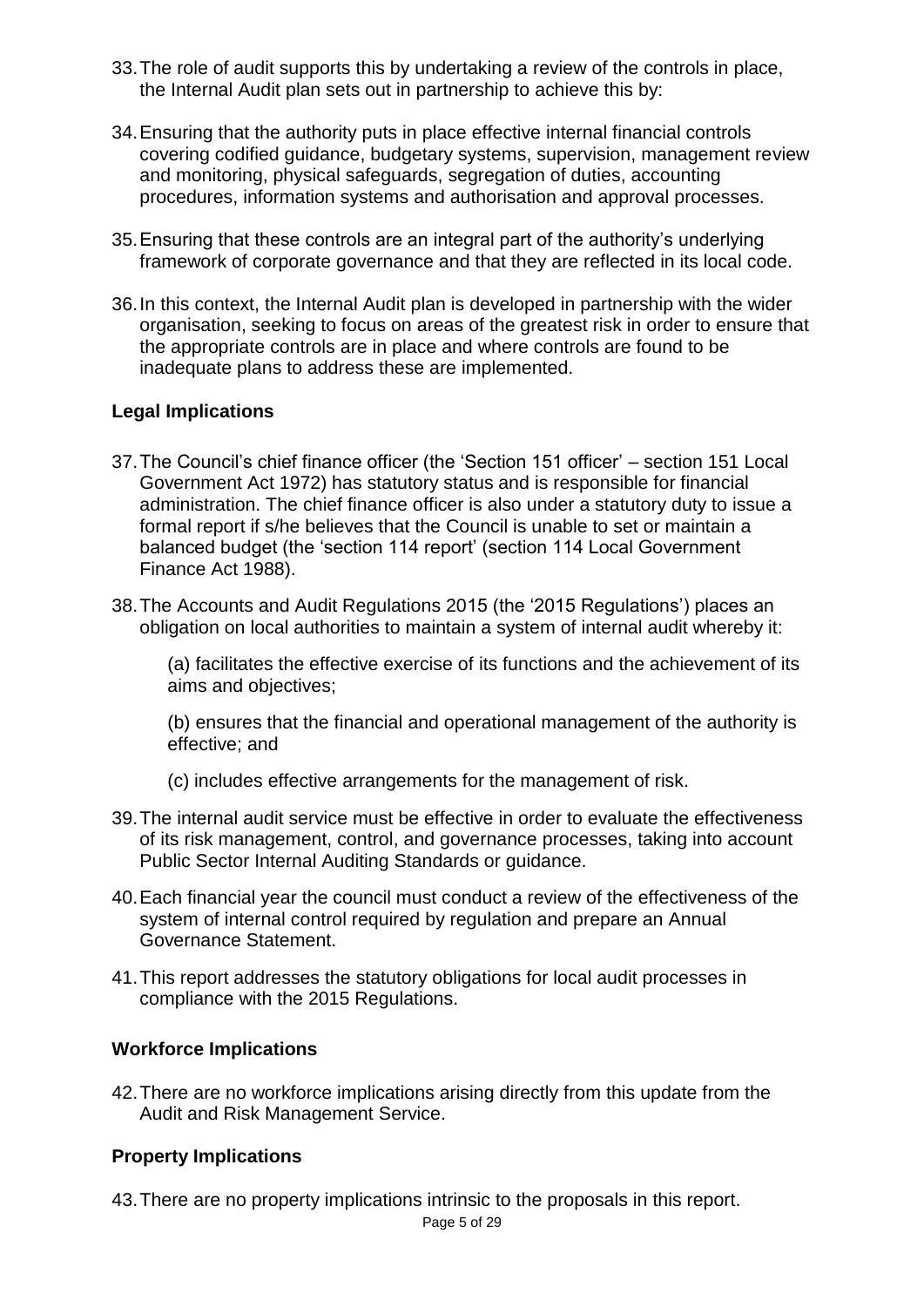# **Other Implications**

44.N/A

### **Options Considered**

45.Given the requirements of the Public Sector Internal Audit Standards, no other options were considered in terms of Internal Audit reporting.

#### **Conclusions**

46.The General Purposes Committee is requested to:

- note the work completed by the Audit and Risk Management Service during the period 1 April 2021 to 30 April 2022 and the key themes and outcomes arising from this work
- provide feedback on the contents of this report

| <b>Report Author:</b> | Gemma Young                                |
|-----------------------|--------------------------------------------|
|                       | Head of Internal Audit and Risk Management |
|                       | Gemma. Young@Enfield.gov.uk                |
|                       | Tel: 07900 168938                          |
|                       |                                            |

Date of report: 17 June 2022

# **Appendices**

**Annex A:** Audit and Risk Management Service Progress Update

#### **Background Papers**

None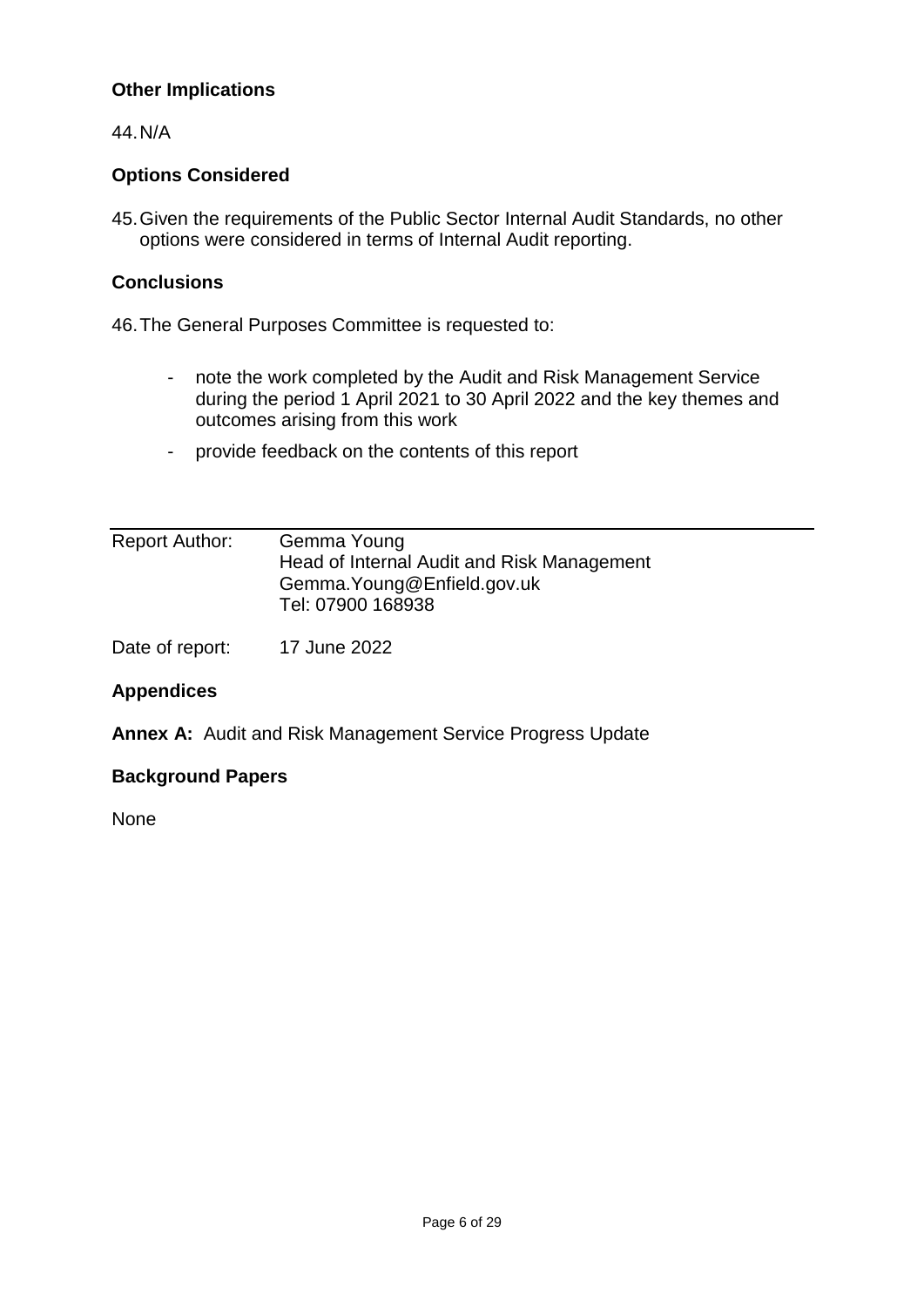# **Annex A**



# **Audit and Risk Management Service Progress Update 30 April 2022**

# **Internal Audit**

#### **Audit Plan – 2021/22**

During the period 1 April 2020 to 30 April 2022, the Internal Audit team has commenced 60 assignments (100% of the plan) of which 37 (62%) have been completed. For the same period in 2021, 49 audits (100%) had commenced and 32 (65%) had been completed.

The following chart summarises the 2021/22 progress compared to 2020/21:

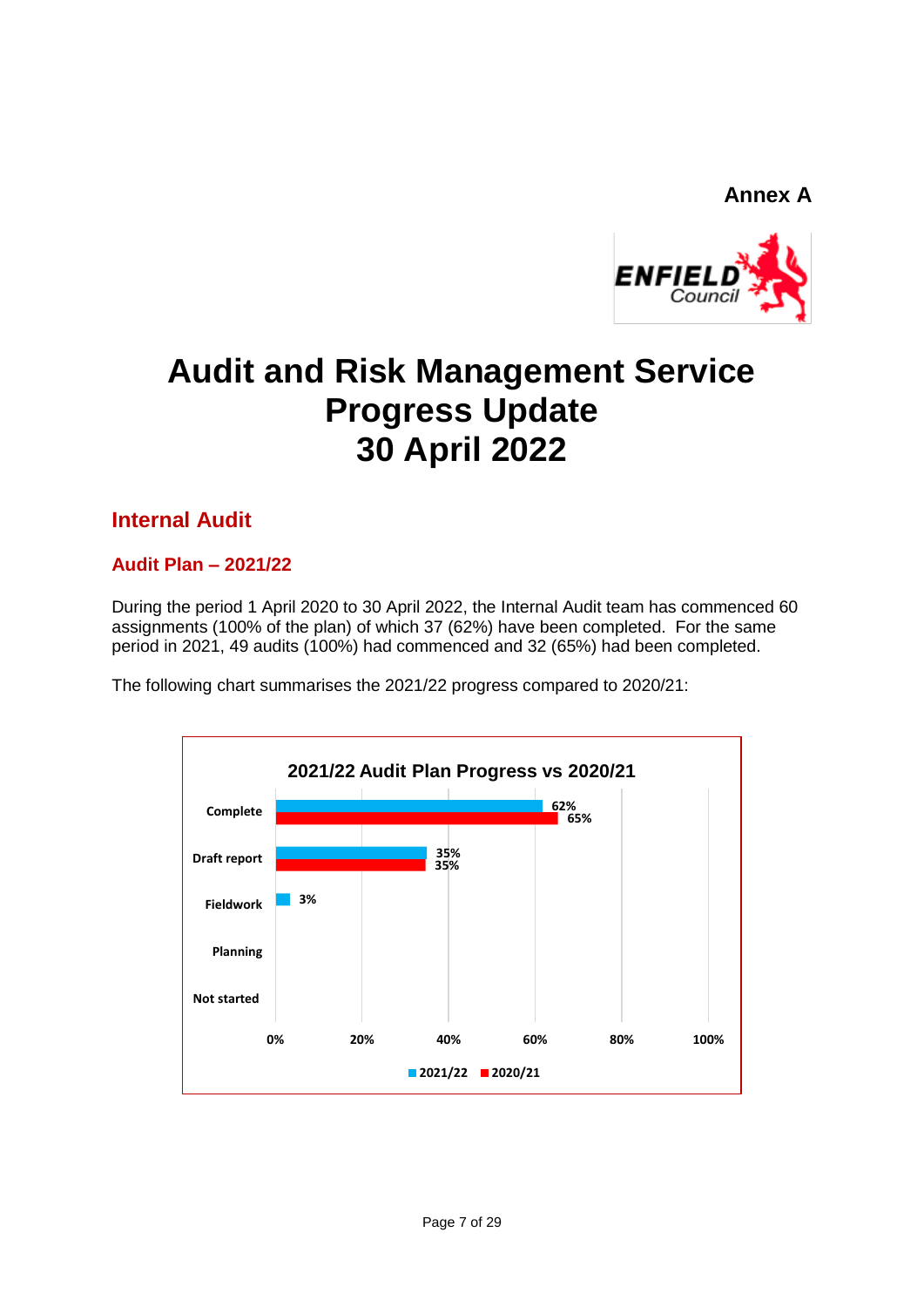# **Changes to the 2021/22 Internal Audit Plan**

Since the internal audit plan was approved by the General Purposes Committee in March 2021, 25 audits were cancelled, and nine audits were added.

| <b>Department</b>       | <b>Audit</b>                                  | <b>Reason for Cancellation</b>                                                                                                                                                                                                                                                                                 |
|-------------------------|-----------------------------------------------|----------------------------------------------------------------------------------------------------------------------------------------------------------------------------------------------------------------------------------------------------------------------------------------------------------------|
| <b>Chief Executives</b> | Culture                                       | Agreed with Head of Employee Experience to<br>defer as the scope of the audit would be<br>duplicative in view of the Investors in People<br>work being undertaken. Although this audit was<br>deferred to the 2022/23 audit plan, it was<br>subsequently cancelled due to resource<br>constraints (see below). |
| <b>Chief Executives</b> | Members' Ethics                               | Due to Monitoring Officer change and local<br>elections in May 2022, this audit has been<br>deferred to 2022/23                                                                                                                                                                                                |
| <b>Chief Executives</b> | <b>Staff Ethical Standards</b>                | Agreed with Director of HR & OD that due to<br>unforeseen resourcing issues in the Internal<br>Audit team this has been deferred to 2022/23                                                                                                                                                                    |
| People                  | Adoption                                      | Agreed with Executive Director, People that an<br>internal audit of regionalised adoption was no<br>longer required                                                                                                                                                                                            |
| People                  | Supporting Families - July                    | July testing cancelled at client request and was<br>included in August testing                                                                                                                                                                                                                                 |
| People                  | Supporting Families - October                 | October testing cancelled at client request and<br>was included in December testing                                                                                                                                                                                                                            |
| People                  | Supporting Families - November                | November testing cancelled at client request<br>and included in December testing                                                                                                                                                                                                                               |
| Place                   | Planning                                      | Agreed with Assurance Board to defer to<br>2022/23 as two other planning audits took place<br>in 2021/22.                                                                                                                                                                                                      |
| Place                   | Housing Repairs and<br>Maintenance            | Agreed with Director of Housing and<br>Regeneration to defer to 2022/23 due to the<br>ongoing delays to the implementation of new<br>Civica system                                                                                                                                                             |
| Place                   | Meridian Water - Supply Chain<br><b>Risks</b> | Agreed with Director of Development to defer to<br>2022/23 (Financial Management audit added to<br>2021/22 in place of Supply Chain Risk)                                                                                                                                                                      |
| Place                   | Meridian Water - Financial<br>Management      | Agreed with Director of Development that this<br>will be deferred to 2022/23                                                                                                                                                                                                                                   |
| <b>Resources</b>        | <b>Transformation Projects</b>                | Agreed with Executive Director, Resources.<br>Included in draft 2022/23 plan                                                                                                                                                                                                                                   |

The cancelled audits are: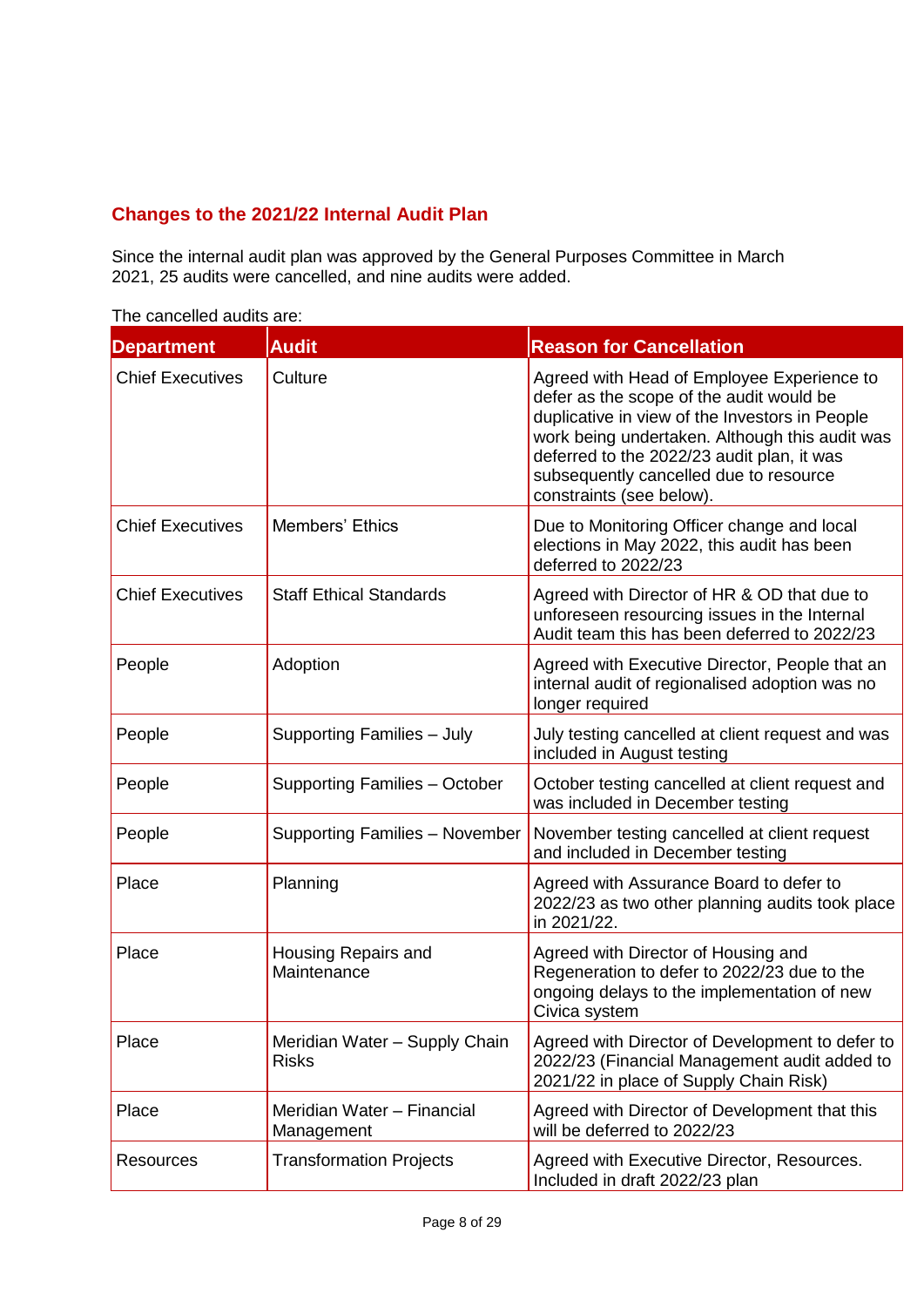| <b>Department</b>    | <b>Audit</b>                                                       | <b>Reason for Cancellation</b>                                                                                                                                                                                                                                       |
|----------------------|--------------------------------------------------------------------|----------------------------------------------------------------------------------------------------------------------------------------------------------------------------------------------------------------------------------------------------------------------|
| Resources            | <b>Procurement Social Value</b>                                    | Agreed with Executive Director, Resources to<br>defer to 2022/23 given on going work in this<br>area and restructuring of the team. However, as<br>part of the 2022/23 audit planning process this<br>audit was not deemed a priority for the 2022/23<br>audit plan. |
| <b>Resources</b>     | Web content Accessibility<br>Guidelines 2.1 (WCAG 2.1)             | Agreed with Head of Service to defer to Q1<br>2022/23                                                                                                                                                                                                                |
| <b>Resources</b>     | <b>Digital Services Cyber Security</b><br><b>Red Team Exercise</b> | Agreed with Executive Director, Resources that<br>due to other similar exercises being undertaken<br>by Digital Services, this review was no longer<br>required.                                                                                                     |
| <b>Resources</b>     | Use of Spreadsheets                                                | Agreed with Executive Director, Resources to<br>defer to 2022/23 to ensure new Finance<br>Directors could be consulted.                                                                                                                                              |
| <b>Resources</b>     | <b>Security Panel</b>                                              | Agreed with Executive Director, Resources to<br>defer to 2022/23                                                                                                                                                                                                     |
| <b>LATC</b>          | <b>Customer Services</b>                                           | Agreed with Energetik that new process<br>improvements were being embedded. Will be<br>reconsidered during 2022/23.                                                                                                                                                  |
| <b>Cross Cutting</b> | <b>Board Reporting</b>                                             | Due to unforeseen resourcing issues in the<br>Internal Audit team this was deferred to 2022/23.                                                                                                                                                                      |
| <b>Cross Cutting</b> | <b>Test and Trace Grant</b>                                        | Advised by Finance that submission of the grant<br>certification is not required until June 2022,<br>therefore deferred to the 2022/23 plan                                                                                                                          |
| <b>Cross Cutting</b> | <b>Contain Outbreak Management</b><br>Fund                         | Advised by Finance that submission of the grant<br>certification is not required until June 2022,<br>therefore deferred to the 2022/23 plan                                                                                                                          |
| <b>Cross Cutting</b> | S31 Community Testing Grant                                        | Advised by Finance no Internal Audit work is<br>required                                                                                                                                                                                                             |
| <b>Cross Cutting</b> | Lessons Learnt from the<br>Pandemic                                | As a priority 3 audit, agreed with Head of Audit<br>and Risk Management that this audit is no<br>longer required                                                                                                                                                     |
| <b>Cross Cutting</b> | <b>Green Homes Grant</b>                                           | Advised by the Asset Manager that grant<br>certification not required until April 2022,<br>therefore deferred to the 2022/23 plan.                                                                                                                                   |
| <b>Cross Cutting</b> | <b>Culture Recovery Fund III</b>                                   | Deferred to 2022/23 as final deadline was 30<br>April 2022                                                                                                                                                                                                           |

The additional audits added to the 2021/22 internal audit plan were:

| Corporate<br><b>Risk</b><br><b>Reference</b> | Department Audit |                               | <b>Description</b>                                   |
|----------------------------------------------|------------------|-------------------------------|------------------------------------------------------|
| CR <sub>02</sub>                             | Cross Cutting    | Low Traffic<br>Neighbourhoods | Requested by Executive Director.<br><b>Resources</b> |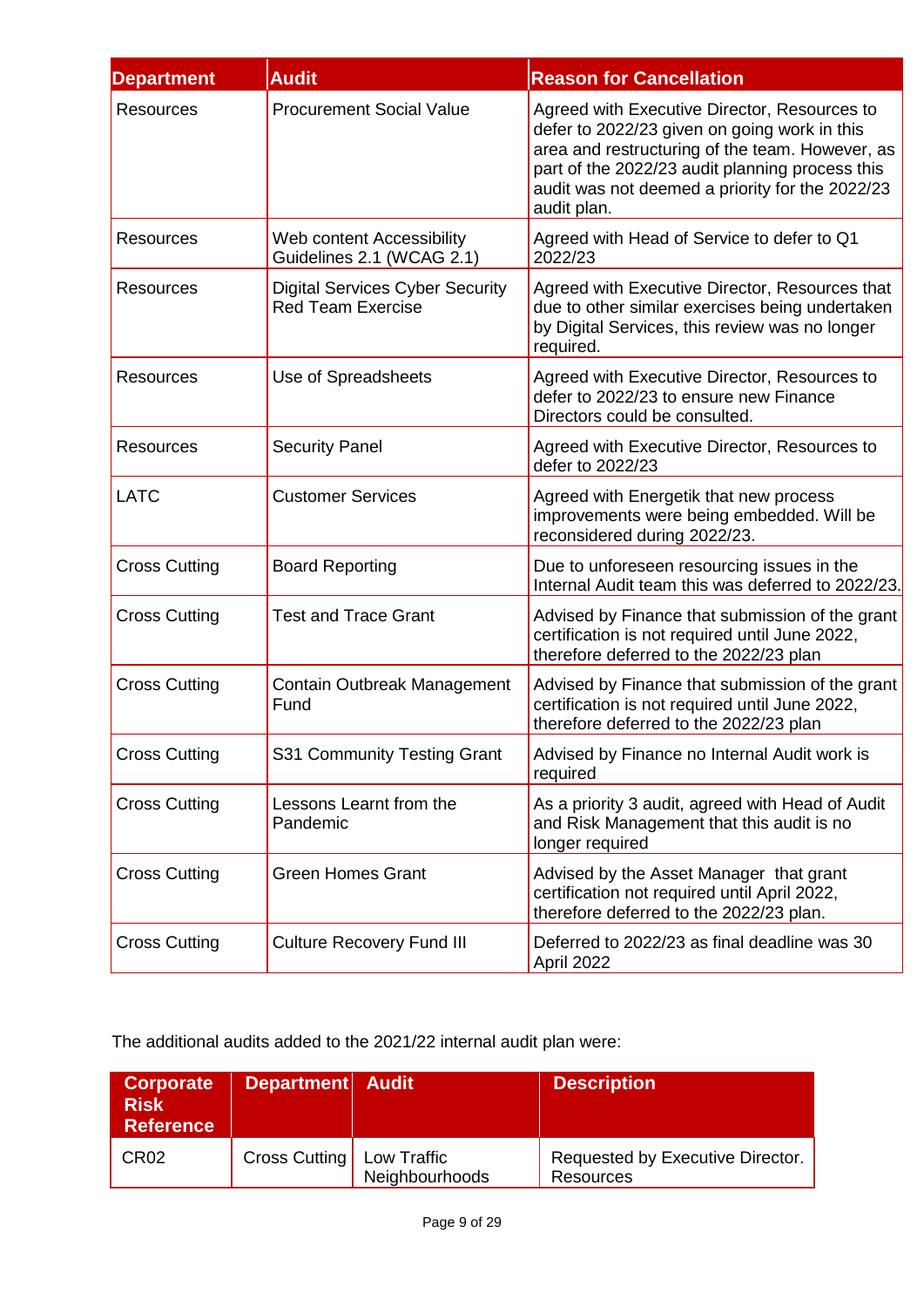| <b>Corporate</b><br><b>Risk</b><br><b>Reference</b> | <b>Department</b>    | <b>Audit</b>                                                                       | <b>Description</b>                                                                                                                                       |
|-----------------------------------------------------|----------------------|------------------------------------------------------------------------------------|----------------------------------------------------------------------------------------------------------------------------------------------------------|
| <b>CR02</b>                                         | Place                | <b>Culture Recovery</b><br><b>Fund Grant</b><br>Certification (phases I<br>and II) | Requested by Head of Service                                                                                                                             |
| <b>CR02</b>                                         | Place                | <b>Culture Recovery</b><br><b>Fund Grant</b><br>Certification (phase III)          | Requested by Head of Service                                                                                                                             |
| CR <sub>04</sub>                                    | <b>Cross Cutting</b> | Handling of Members'<br>Post                                                       | <b>Requested by Chief Executive</b>                                                                                                                      |
| CR <sub>04</sub>                                    | Place                | <b>Planning Service Data</b><br>Quality                                            | <b>Requested by Chief Executive</b>                                                                                                                      |
| CR <sub>04</sub>                                    | Place                | <b>Planning Consultation</b><br><b>Notices</b>                                     | Requested by Executive Director,<br>Place                                                                                                                |
| <b>CR05</b>                                         | People               | <b>Looked After Children</b><br>- Financial Control                                | Following cessation of the<br>ContrOcc project, to confirm that<br>the introduction of a new control<br>system is appropriate and working<br>effectively |
| CR <sub>07</sub>                                    | <b>Cross Cutting</b> | <b>CCTV Process</b>                                                                | Requested by Executive Director,<br><b>Resources</b>                                                                                                     |
| <b>CR11</b>                                         | Place                | Meridian Water-<br><b>Financial Management</b>                                     | Requested by Programme<br>Director to confirm that<br>appropriate financial management<br>processes and controls are in<br>place and working effectively |

A revised version of the 2021/22 internal audit plan is attached at **Appendix A.**

# **2021/22 Completed Audits**

37 audits have been completed to 30 April 2022:

| <b>Department</b>    | <b>Audit</b>                                            | <b>Assurance Level</b> |
|----------------------|---------------------------------------------------------|------------------------|
| <b>Cross Cutting</b> | <b>DWP Revised Memorandum of</b><br>Understanding 20-21 | No                     |
| People               | <b>Primary Behaviour Support Service</b>                | <b>Limited</b>         |
| People               | Secondary Behaviour Support Service                     | <b>Limited</b>         |
| People               | Oakthorpe Primary School                                | <b>Limited</b>         |
| People               | <b>Eldon Primary School</b>                             | <b>Limited</b>         |
| People               | <b>Community Equipment Services</b>                     | <b>Limited</b>         |
| People               | Deprivation of Liberty Safeguards                       | <b>Limited</b>         |
| Place                | <b>Community Infrastructure Levy</b>                    | <b>Limited</b>         |
| Place                | Meridian Water - Contract Management                    | <b>Limited</b>         |
| People               | St. Paul's CE Primary School                            | <b>Reasonable</b>      |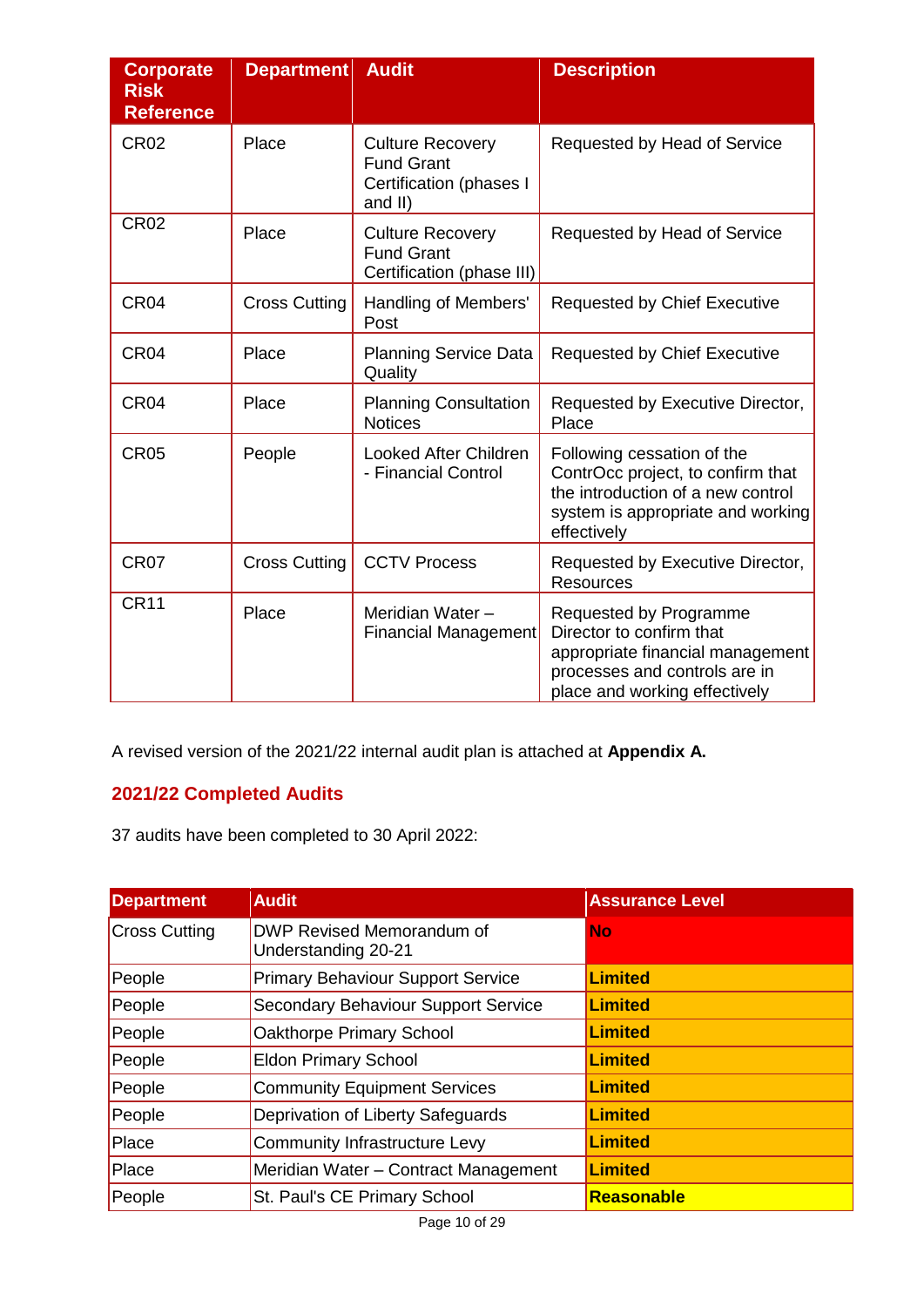| <b>Department</b>       | <b>Audit</b>                                                                          | <b>Assurance Level</b>    |
|-------------------------|---------------------------------------------------------------------------------------|---------------------------|
| People                  | De Bohun Primary School                                                               | <b>Reasonable</b>         |
| People                  | <b>Prince of Wales Primary School</b>                                                 | <b>Reasonable</b>         |
| People                  | St Michael at Bowes CE Primary School                                                 | <b>Reasonable</b>         |
| People                  | <b>Chase Side Primary School</b>                                                      | <b>Reasonable</b>         |
| People                  | St Andrew's Southgate CE Primary School                                               | Reasonable                |
| Place                   | <b>Garden Waste Collection Services</b>                                               | <b>Reasonable</b>         |
| Place                   | <b>Capital Works</b>                                                                  | <b>Reasonable</b>         |
| Place                   | Salix Programme                                                                       | <b>Reasonable</b>         |
| Resources               | <b>Counter Fraud</b>                                                                  | <b>Reasonable</b>         |
| <b>Resources</b>        | Financial Management of the Housing<br><b>Revenue Account</b>                         | <b>Substantial</b>        |
| <b>Cross Cutting</b>    | <b>Local Government Transparency Code</b>                                             | N/A - Management Letter   |
| <b>Cross Cutting</b>    | <b>Financial and Company Governance</b><br><b>Review</b>                              | N/A - Management Letter   |
| <b>Cross Cutting</b>    | Handling of Members' Post (NEW)                                                       | N/A - Management Letter   |
| <b>Chief Executives</b> | Mayor's Accounts                                                                      | N/A - Management Letter   |
| Place                   | Planning Service Data Quality (NEW)                                                   | N/A - Management Letter   |
| People                  | Schools Physical Verification Testing from<br>2020-21                                 | N/A - Management Letter   |
| Place                   | <b>BEGIN Grant (Phase 1)</b>                                                          | N/A - Grant Certification |
| Place                   | <b>BEGIN Grant (Phase 2)</b>                                                          | N/A - Grant Certification |
| People                  | <b>Bus Service Operators Grant (BSOG)</b><br>Certification                            | N/A - Grant Certification |
| People                  | <b>Supporting Families Grant Certification -</b><br>May                               | N/A - Grant Certification |
| People                  | <b>Supporting Families Grant Certification -</b><br>June                              | N/A - Grant Certification |
| People                  | <b>Supporting Families Grant Certification -</b><br>Aug                               | N/A - Grant Certification |
| People                  | <b>Supporting Families Grant Certification -</b><br>Sept                              | N/A - Grant Certification |
| People                  | <b>Supporting Families Grant Certification -</b><br>Dec                               | N/A - Grant Certification |
| People                  | <b>Supporting Families Grant Certification -</b><br>Jan                               | N/A - Grant Certification |
| People                  | <b>Supporting Families Grant Certification -</b><br>Feb                               | N/A - Grant Certification |
| Place                   | Culture Recovery Fund Grant Certification I N/A - Grant Certification<br>and II (NEW) |                           |

# **2020/21 Audit Plan – Limited Assurance Reports**

Since the last update to this Committee, three audits with a *No* or *Limited* assurance opinion have been issued. The following summary from each of the audit reports briefly explains the reasoning behind the assurance opinions: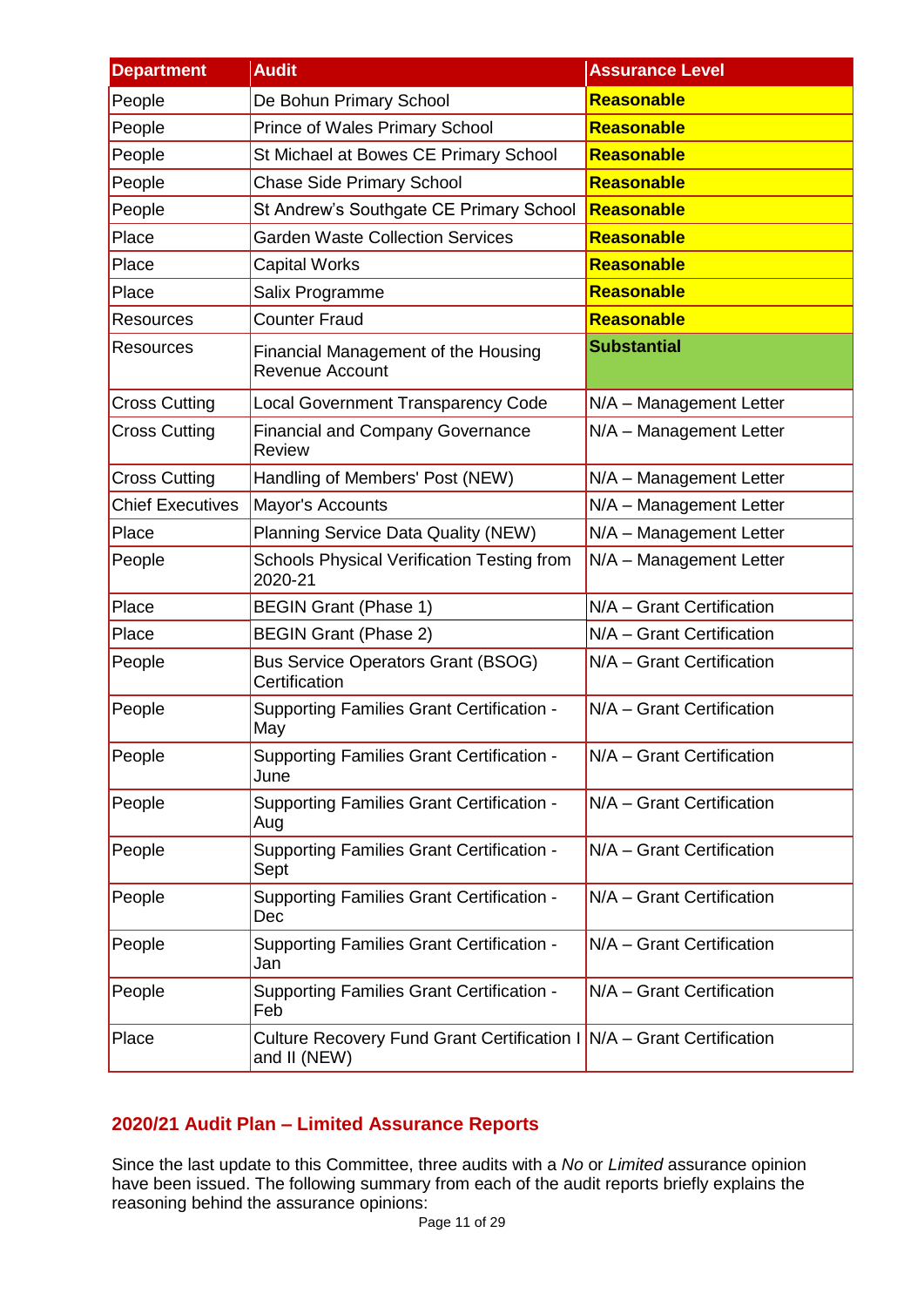#### **Community Equipment Services**

The service was insourced from Independence and Wellbeing Ltd in June 2020.

Since the on-set of Covid-19, the service has experienced a significant upturn in demand for equipment and adaptations to support hospital discharges. Average orders of 1,836 per month in 2019/20 rose to 2,044 per month in 2020/21 and 2,877 in 2021/22. Despite this, anecdotal evidence suggests a good service is being provided to clients.

However, some processes such as routine maintenance, have had to be paused in order to meet the increase in demand.

The following **high risk** finding was identified:

 The Service did not follow the Council's Contract Procedure Rules when spot purchasing.

The following **medium risk** findings were identified:

- The Service needs to finalise a suite of KPIs that give an effective view of performance. Parameters for calculating the KPIs should be agreed and documented.
- The stock control system is not being used effectively to track movements of stock into, around and out of the warehouse.
- The maintenance programme has fallen behind as staff were reassigned to other duties due to Covid-19. Some maintenance has not been completed as clients did not want home visits during the pandemic; this needs to be fully documented in case injury claims against the Council arise.
- Contracts with care homes have not been updated to reflect that it is the care homes' duty to advise the Council if the equipment for a specified client is no longer required. There are no regular audits of equipment in care homes.
- The Service needs to document a Delegation of Authority whereby officers in the Service are authorised to destroy stock. The agreement with the waste collector should be formalised.

One **low risk** finding was also identified

#### **Deprivation of Liberty Safeguards**

The audit was designed to provide assurance that there are appropriate controls in place to ensure that the Council is compliant with current Deprivation of Liberty Safeguards (DoLS) legislation and that the necessary steps are being taken to ensure a smooth transition to its replacement, Liberty Protection Safeguards (LPS) in 2022. It was expected that LPS would be introduced in April 2022, but the Department of Health and Social Care have confirmed this date will not be met and currently a new target date for implementation has not been set. Therefore, it is expected that DoLS will remain in place for some time.

The DoLS Team has already commenced planning and preparing for the introduction of LPS. A Project Board overseeing the process meets regularly and is engaging with a number of stakeholders. Therefore, plans for LPS are in progress but are subject to the government issuing the Code of Practice which will provide further guidance on implementation. DoLS will remain in place in the interim and will function concurrently with LPS, once implemented, for an additional year to ensure a seamless transition.

The audit testing focused primarily on the current DoLS process.

This review identified **one high** risk, **four medium** risks and **one low** risk finding.

The following **high risk** finding was identified: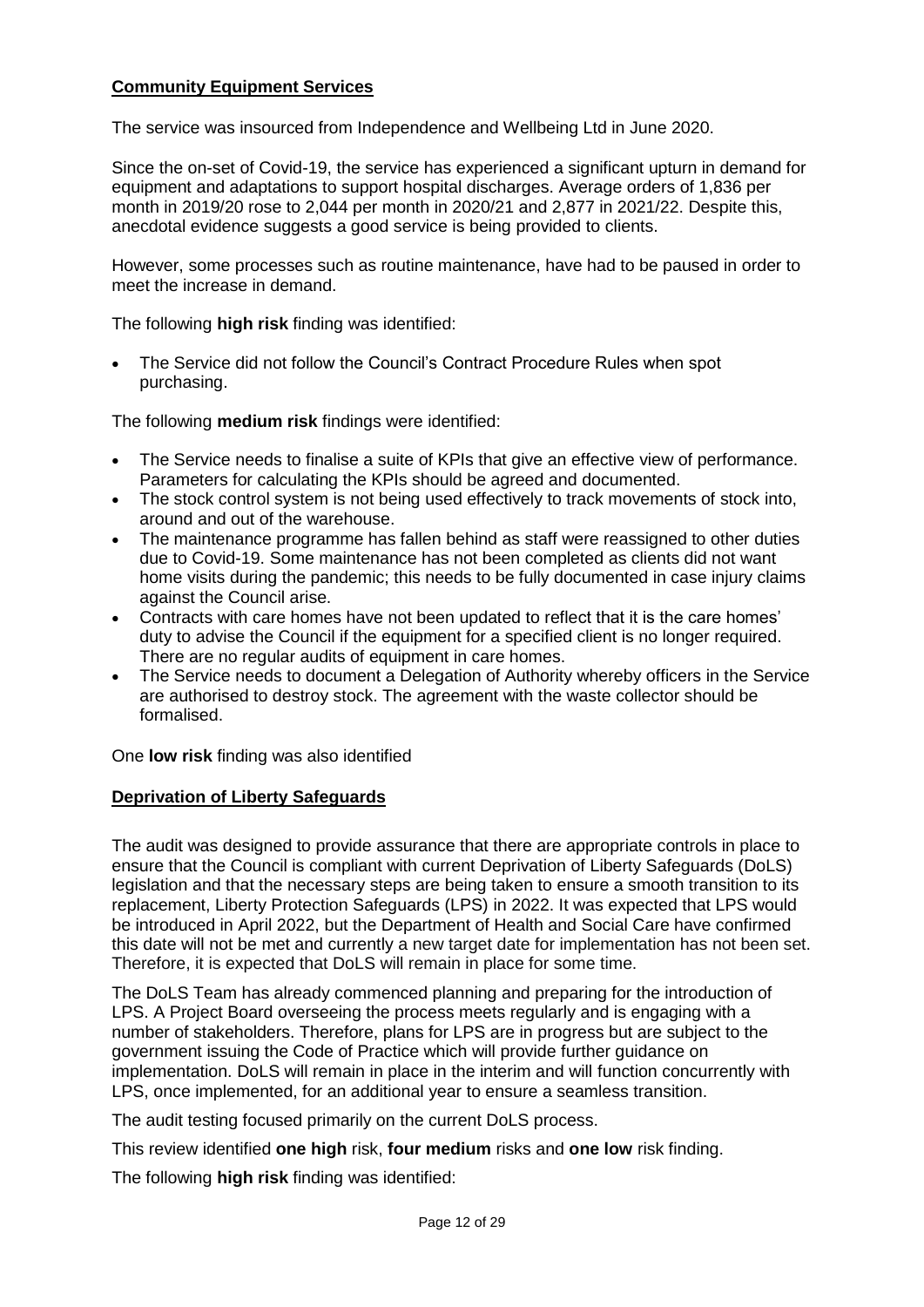- When acting as the Supervising Authority, the Council engages the services of Mental Health Assessors (MHAs) and Best Interest Assessors (BIAs) to carry out the mandatory assessments required before deciding whether a service user's liberty has to be removed for their best interest. The MHAs and BIAs currently providing this service are not employed by the Council. We have identified that:
	- o no contractual agreements are in place with any of these third party providers;
	- $\circ$  no data sharing agreements are in place with these third party providers who handle sensitive information on behalf of the Council;
	- $\circ$  although the total expenditure for all providers during the current and previous financial year was £720k, no formal procurement exercise had been carried out.

The following **medium risk** findings were identified:

- Limited management reporting is made to the monthly Adult Social Care Performance Management Team meeting. A monthly update is provided on the number of DoLS referrals, but no further information is provided on:
	- $\circ$  the Council's compliance with the legislative requirement to complete assessments within 21 days;
	- o progress against locally agreed performance indicators.

The Service's records are maintained on Eclipse and on a spreadsheet, but these do not have the functionality to produce the relevant performance reports. Also, a sample of 25 cases was reviewed to confirm that as the Supervising Authority, DoLS applications were received, allocated promptly and assessments were carried out in a timely manner. We found that:

- o No data is held to confirm that applications are allocated promptly;
- o In all cases tested, MHA assessments were not completed with 72 hours of allocation;
- $\circ$  In all cases tested, BIA assessments were not completed within 5 days of allocation;
- o In 52% of cases, the deadline for completing the assessment within 21 days was not met.
- It is a requirement that each MHA and BIA has been appropriately trained, accredited, and completes annual refresher courses. We found that the training records for internal BIA assessors were not completed in full and so we were unable to confirm when refresher courses were last completed.
- Sample checks of BIAs' professional indemnity insurance found that, in one case, an external BIA's insurance was out of date.
- A project board is in place to oversee the transitioning from DoLS to LPS. However, we were advised that the reconfiguring of Liquid Logic and RIO systems has not yet begun. However, the Project Executive Manager and Programme Change Manager are engaging with both work streams to commence the process.

One **low risk** finding was also identified.

#### **Eldon Primary School**

This audit review identified one **high risk** and seven **low risk** findings. We also identified one advisory item for management attention. This has resulted in an overall **Limited** assurance opinion.

The audit testing in this review covered the period April 2020 to October 2021. This included periods of Covid-19 restrictions and extra workload and pressures this imposed on the school. Office staff were following government guidelines, had a rota system for being on site and had adapted day to day processes to ensure the safety of staff and pupils. The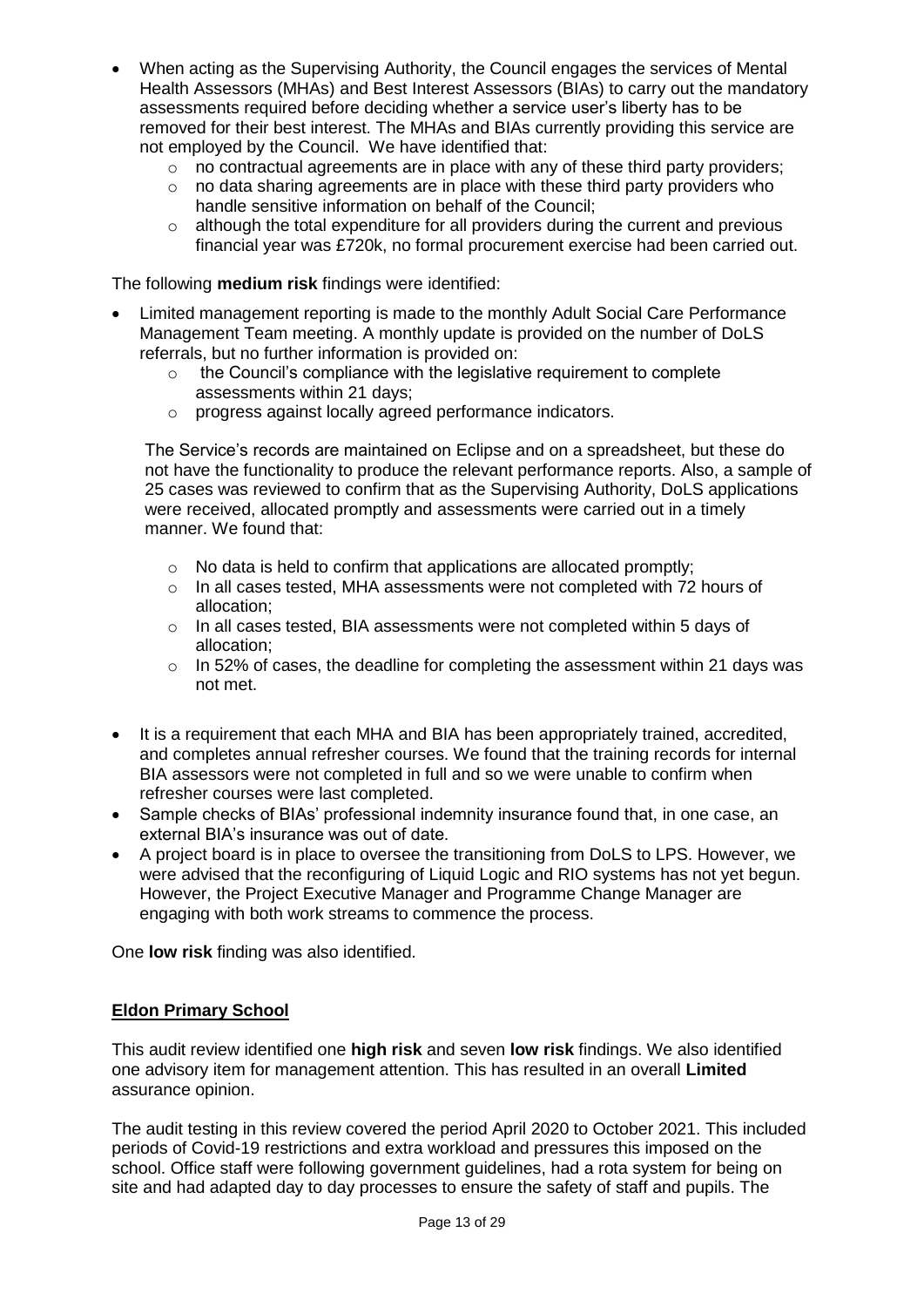school has continued to implement changes with Government requirements alongside preparing for this audit review.

The following **high risk** finding was identified:

The controls surrounding the school's procurement processes were found to be weak with the following exceptions identified:

- **Related Party Transactions:** The school purchases services for SEND and sports coaching from an agency and purchases school improvement plan services from another supplier. The value for the SEND and sports coaching services is £72,500 for the current financial year. The total spend for school improvement plan is £12,500 per annum. Despite a staff member (SEND and sports coaching services) and a governor (school improvement plan services) having connections with the suppliers, no supporting information was provided to confirm that an independent review had been carried out by the Governing Body prior to the suppliers being engaged.
- **Contracts:** Contract Procedure Rules (CPRs) were not consistently adhered to in several cases. We found:
	- o For the SEND and sports coaching contract mentioned above, a formal procurement process, as required by the CPRs, had not been carried out nor was the award of the contract formally approved;
	- o For the school improvement plan services contract mentioned above, a procurement exercise in line with the CPRs was not undertaken; neither was there a formal contract in place nor confirmation that the Governing Body approved the purchase of this service;
	- o In one case the contract was out of date; had not been signed by a delegated officer from the school; also when a best value exercise would be carried out;
	- o In one case the approval of the contract was not explicitly recorded in the Governing Body minutes.
- **Purchase to Pay:** In several cases, purchase orders were raised retrospectively.

A further seven **low risk** findings were also identified.

#### **Annual Audit Opinion**

The Public Sector Internal Audit Standards (PSIAS) apply to all internal audit service providers in the UK public sector.

The PSIAS require the chief audit executive (who at the London Borough of Enfield is the Head of Internal Audit and Risk Management) to deliver an annual internal audit opinion.

Whilst we continue to make progress in delivering the audit plan, it should be noted that we do not yet have sufficient audits completed on which to base the annual internal audit opinion.

We are currently finalising the outstanding audits and the Head of Internal Audit Annual Report and internal audit opinion will be presented to the next meeting of this committee in July 2022.

#### **2022/23 Audit Plan**

During the period 1 April 2022 to 30 April 2022, the Internal Audit team has commenced 19 assignments (25% of the plan) of which 3 (4%) have been completed. For the same period in 2021, 11 audits (18%) had commenced, and none had been completed.

The following chart summarises the 2022/23 progress compared to 2021/22: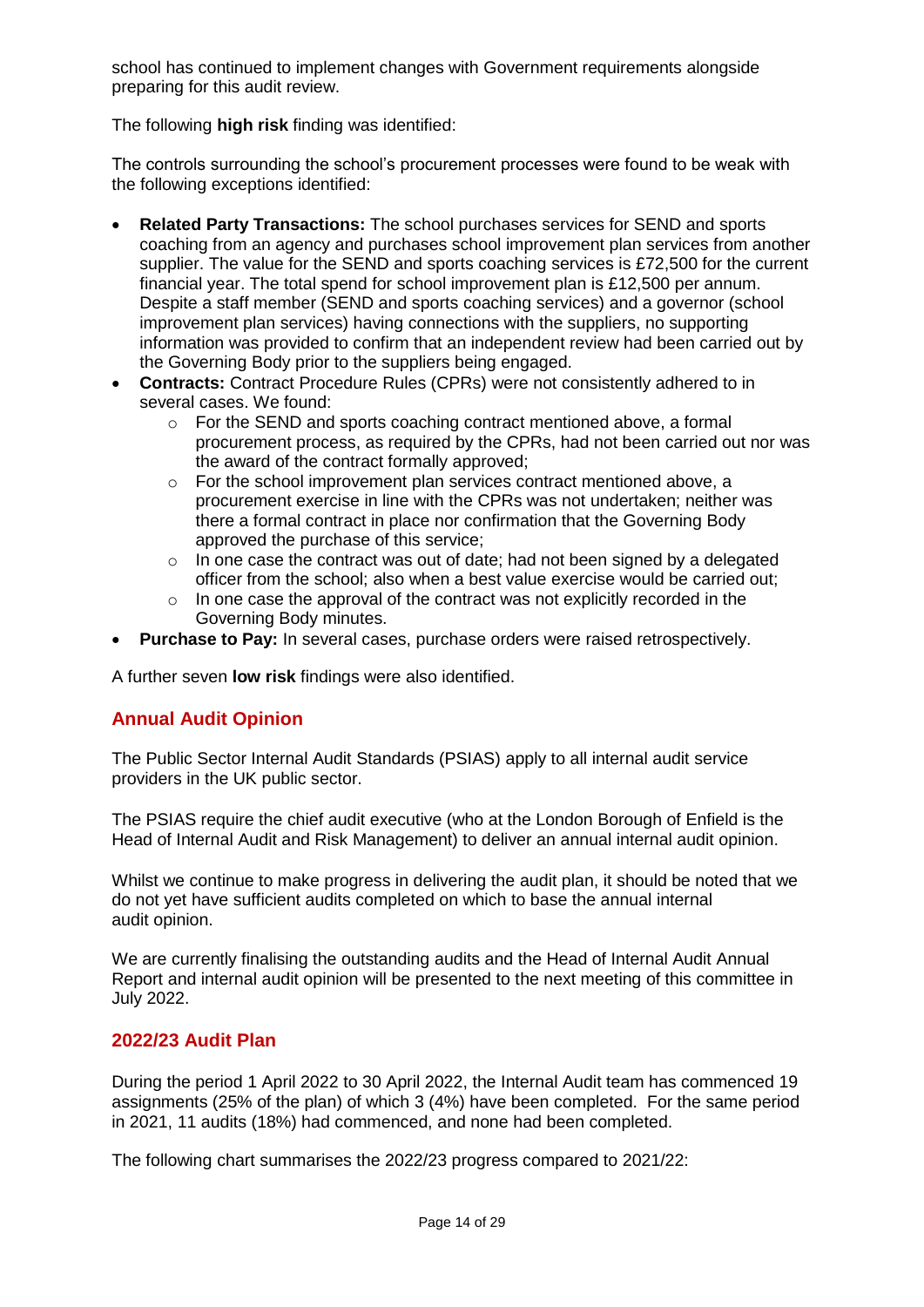

# **Changes to the 2022/23 Internal Audit Plan**

Following the approval of the 2022/23 Internal Audit Plan by the General Purposes Committee in March 2022, two audits have been cancelled and seven audits have been added.

The cancelled audits are outlined below:

| <b>Department</b>       | <b>Audit</b>                     | <b>Reason for Cancellation</b>                                                                |
|-------------------------|----------------------------------|-----------------------------------------------------------------------------------------------|
| <b>Cross Cutting</b>    | Culture                          | This priority 3 audit was cancelled to realign<br>the audit plan due to resource constraints. |
| <b>Chief Executives</b> | <b>Organisational Governance</b> | This priority 3 audit was cancelled to realign<br>the audit plan due to resource constraints. |

The audits added to the plan are:

| <b>Corporate</b><br><b>Risk</b><br><b>Reference</b> | <b>Department</b>    | <b>Audit</b>                                                      | <b>Description</b>    |
|-----------------------------------------------------|----------------------|-------------------------------------------------------------------|-----------------------|
| CR <sub>03</sub>                                    | <b>CEX</b>           | <b>Staff Ethical Standards</b>                                    | Deferred from 2021/22 |
| <b>CR11</b>                                         | Place                | Meridian Water: Financial<br>Management of Capital<br>Expenditure | Deferred from 2021/22 |
| CR <sub>02</sub>                                    | Place                | <b>Culture Recovery Fund III</b>                                  | Deferred from 2021/22 |
| CR <sub>08</sub>                                    | <b>Cross Cutting</b> | Use of Spreadsheets                                               | Deferred from 2021/22 |
| CR <sub>08</sub>                                    | <b>Cross Cutting</b> | <b>Board Reporting</b>                                            | Deferred from 2021/22 |
| CR <sub>02</sub>                                    | <b>Cross Cutting</b> | <b>Protect and Vaccinate Grant</b>                                | New grant identified  |
| CR <sub>09</sub>                                    | <b>Cross Cutting</b> | <b>Security Board</b>                                             | Deferred from 2021/22 |

A revised version of the full 2022/23 audit plan is attached at **Appendix B.**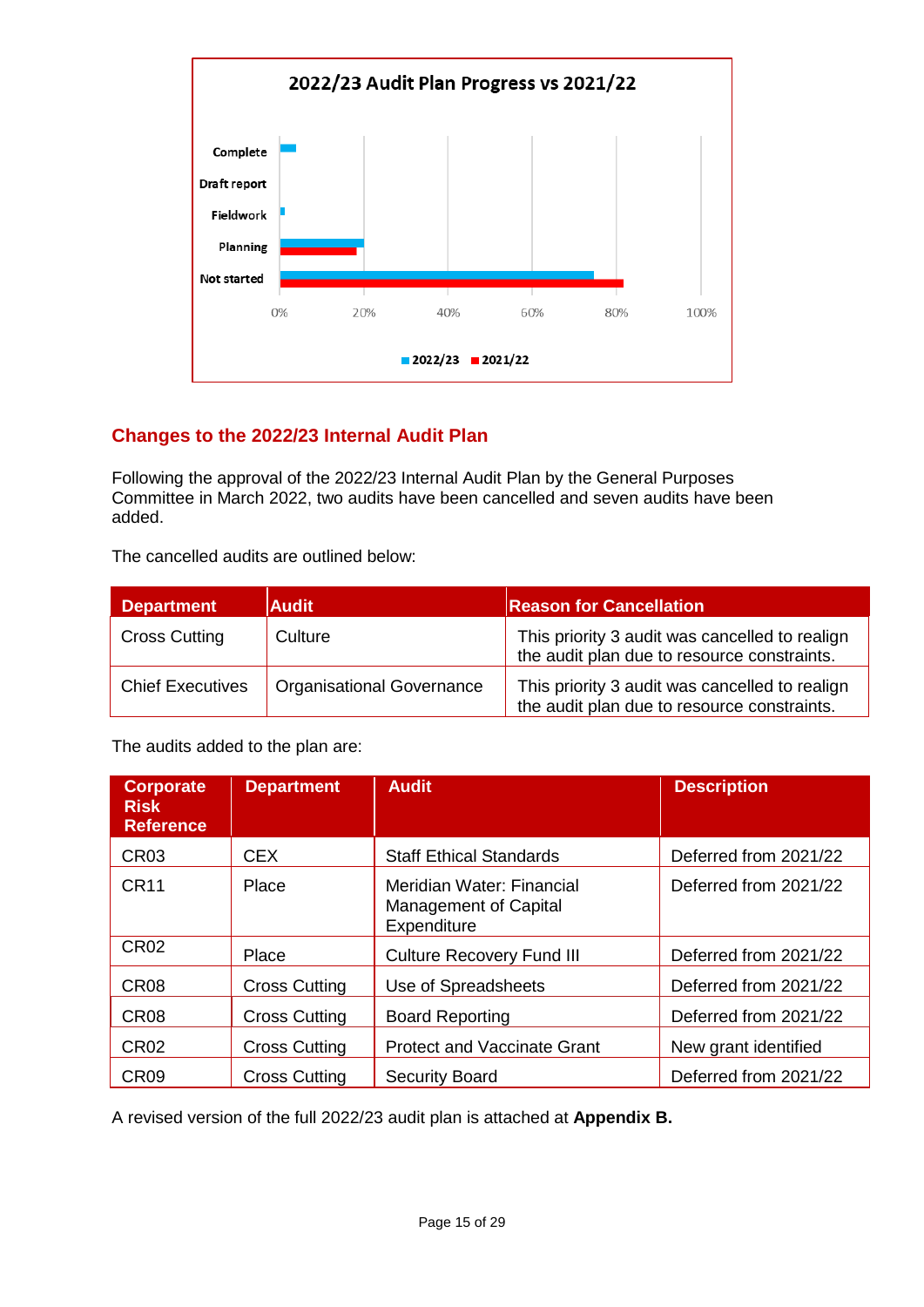Since the last Assurance Board, three audits had been completed by 30 April 2022:

| <b>Department</b>    | <b>Title</b>                       | <b>Assurance Level</b>    |
|----------------------|------------------------------------|---------------------------|
| Place                | <b>Green Homes Grant</b>           | N/A – Grant Certification |
| Place                | Culture Recovery Fund III          | N/A - Grant Certification |
| <b>Cross Cutting</b> | <b>Protect and Vaccinate Grant</b> | N/A – Grant Certification |

#### **Corporate Audit Actions Implementation**

The Internal Audit and Risk Management teams are responsible for tracking managers' progress with the implementation of internal audit actions.

As at 30 April 2022, the implementation rate (12-month rolling basis) for actions from high risk findings is 72% and for medium risk findings is 78%.

43 actions identified from Corporate audits remain open. Of these, 23 actions (from 9 high risk and 14 medium risk findings) were not fully implemented by their original due date and are, therefore, classed as overdue. Overdue actions are shown by the solid coloured part in the graph below.



Details of the overdue Corporate actions from high risk findings are provided in **Appendix C.**

#### **Schools' Actions Implementation**

At 30 April 2022 2 actions from high-risk findings remain open; one of these is overdue. 13 actions from medium risk findings are open, of which 5 are overdue. The following chart summarises progress on schools' open audit actions over the last year.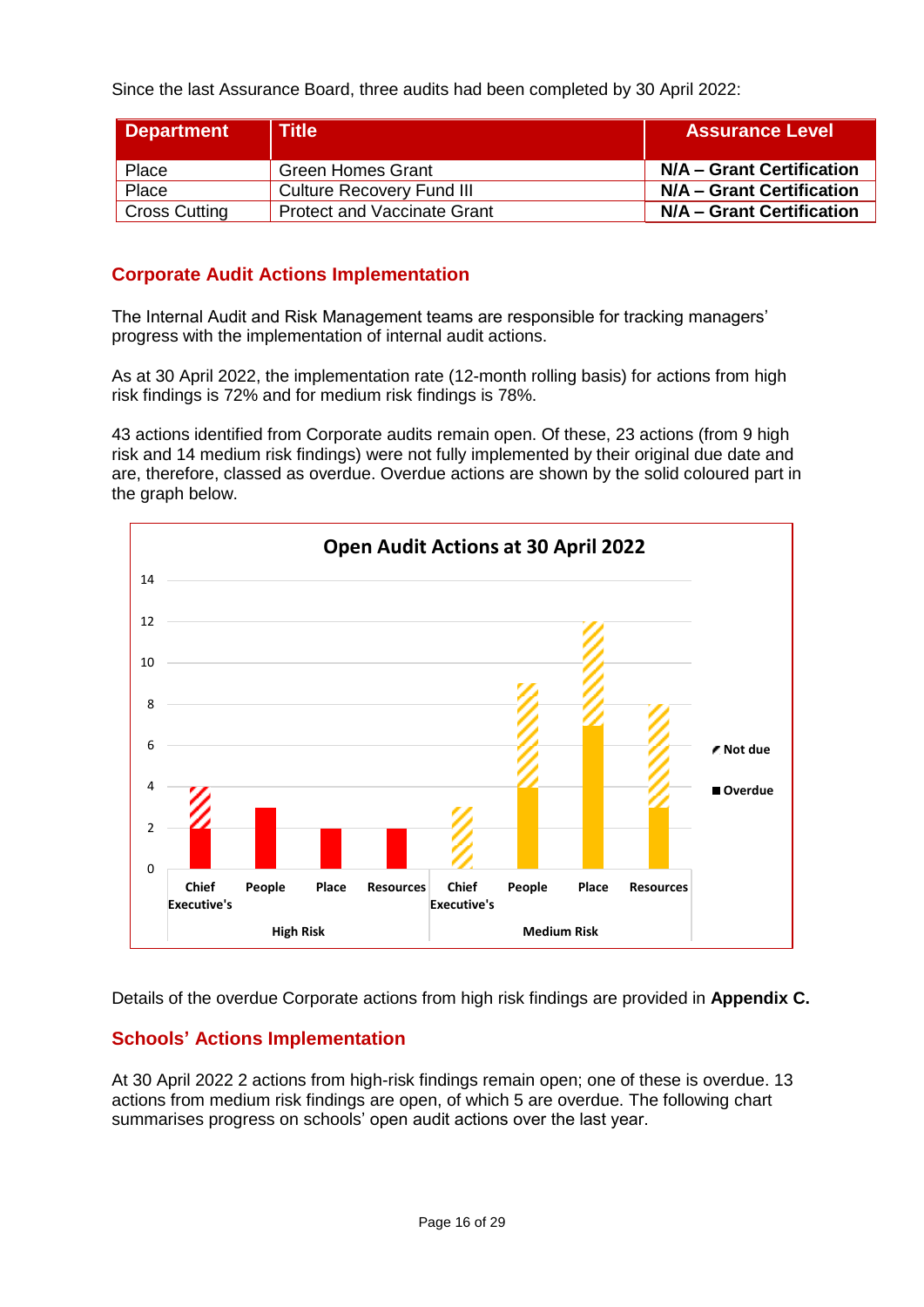

# **Internal Audit Quality Assessment**

Performance of the Internal Audit service for against agreed KPI/quality metrics for the 2021/22 audit year to date is outlined in the following table:

| <b>KPI / Quality Metric</b>                                          | <b>Target</b>      | <b>Actual</b>               |
|----------------------------------------------------------------------|--------------------|-----------------------------|
| Days from end of fieldwork to issue of draft report                  | 15                 | 14                          |
| Days from receipt of management comments to issue<br>of final report | 10                 |                             |
| Level of satisfaction score with audit work                          | 80%                | $80\%$ *                    |
| % of the audit plan delivered to draft report stage                  | 95%<br>By 31 March | 78%<br>(by 31 March)<br>95% |
|                                                                      |                    | (by 30 April)               |

\* The level of satisfaction with audit work is determined by way of client satisfaction surveys issued after finalising every audit. 14 survey responses have been received so far this year.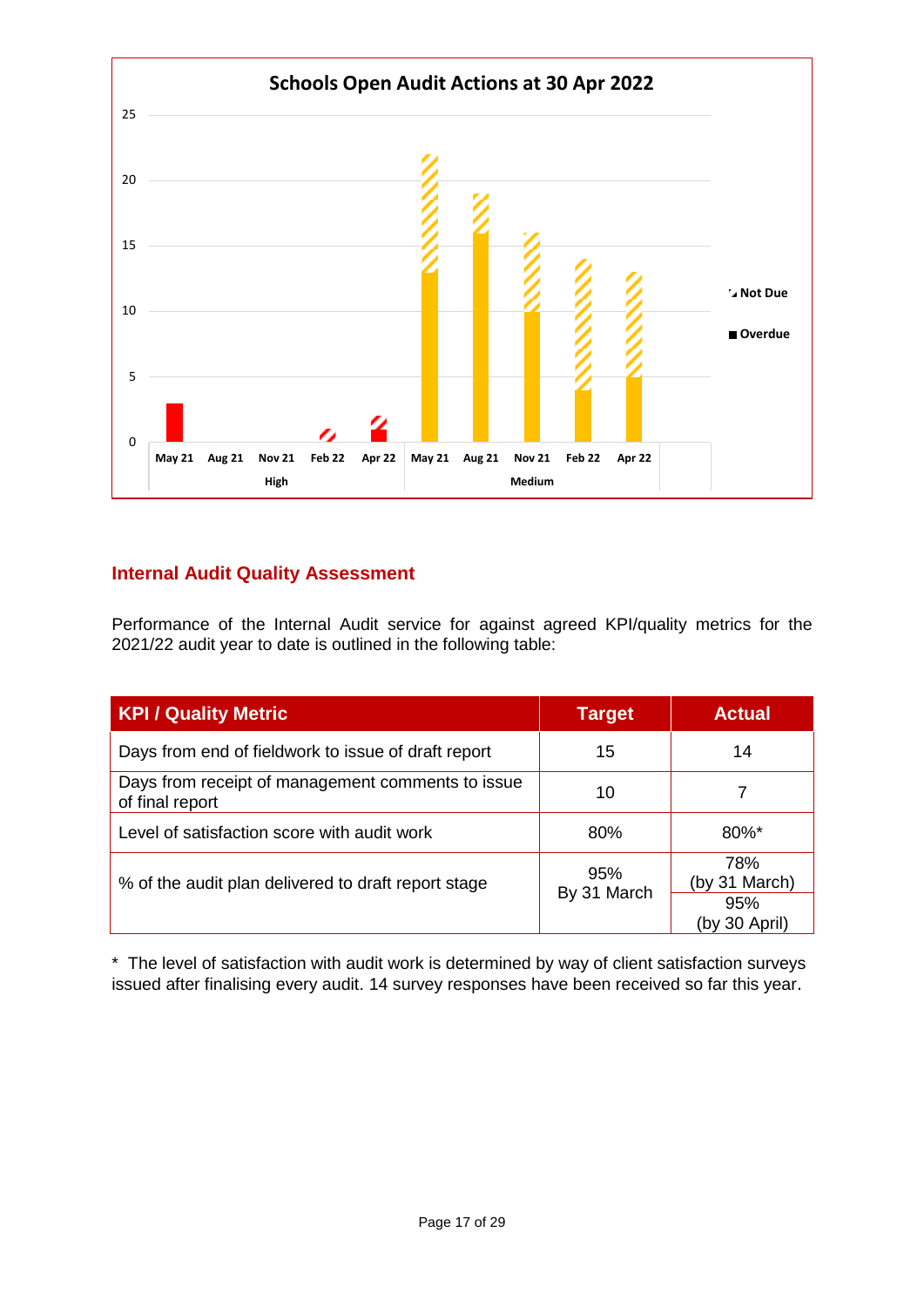# **Appendix A: 2021/22 Audit Plan Status**

| Dept.                            | <b>Audit Title</b>                                                                                      | <b>Status</b>                |  |  |  |
|----------------------------------|---------------------------------------------------------------------------------------------------------|------------------------------|--|--|--|
| <b>CR01 Financial Resilience</b> |                                                                                                         |                              |  |  |  |
| People                           | <b>Community Equipment Services</b>                                                                     | <b>Complete</b>              |  |  |  |
| Place                            | <b>Grounds Maintenance</b>                                                                              | <b>Draft report issued</b>   |  |  |  |
| <b>Resources</b>                 | Key financial processes: Pensions -<br>fund/payroll contributions                                       | <b>Fieldwork in progress</b> |  |  |  |
| <b>Resources</b>                 | <b>Key financial processes:</b><br>Capital Budget Management                                            | <b>Draft report issued</b>   |  |  |  |
| Resources                        | <b>Key financial processes:</b><br>Revenue Budgeting and Forecasting                                    | <b>Draft report issued</b>   |  |  |  |
| <b>Resources</b>                 | <b>Key financial processes:</b><br><b>Financial Management of the Housing</b><br><b>Revenue Account</b> | <b>Complete</b>              |  |  |  |
| <b>Resources</b>                 | <b>Transformation Projects</b>                                                                          | <b>Cancelled</b>             |  |  |  |
| <b>CR02 Income Maximisation</b>  |                                                                                                         |                              |  |  |  |
| <b>Cross Cutting</b>             | Test and Trace Grant 20-21                                                                              | <b>Cancelled</b>             |  |  |  |
| <b>Cross Cutting</b>             | S31 Community Testing Grant                                                                             | <b>Cancelled</b>             |  |  |  |
| <b>Cross Cutting</b>             | Contain Outbreak Management Fund (COMF)                                                                 | <b>Cancelled</b>             |  |  |  |
| <b>Cross Cutting</b>             | <b>Green Homes Grant</b>                                                                                | <b>Cancelled</b>             |  |  |  |
| People                           | <b>Supporting Families Grant Certification - May</b>                                                    | <b>Complete</b>              |  |  |  |
| People                           | <b>Supporting Families Grant Certification - June</b>                                                   | <b>Complete</b>              |  |  |  |
| People                           | <b>Supporting Families Grant Certification - July</b>                                                   | <b>Cancelled</b>             |  |  |  |
| People                           | Supporting Families Grant Certification - Aug                                                           | <b>Complete</b>              |  |  |  |
| People                           | <b>Supporting Families Grant Certification - Sept</b>                                                   | <b>Complete</b>              |  |  |  |
| People                           | Supporting Families Grant Certification - Oct                                                           | <b>Cancelled</b>             |  |  |  |
| People                           | Supporting Families Grant Certification - Nov                                                           | <b>Cancelled</b>             |  |  |  |
| People                           | <b>Supporting Families Grant Certification - Dec</b>                                                    | <b>Complete</b>              |  |  |  |
| People                           | Supporting Families Grant Certification - Jan                                                           | <b>Complete</b>              |  |  |  |
| People                           | <b>Supporting Families Grant Certification - Feb</b>                                                    | <b>Complete</b>              |  |  |  |
| People                           | <b>Bus Service Operators Grant (BSOG)</b><br>Certification                                              | <b>Complete</b>              |  |  |  |
| Place                            | <b>BEGIN Grant (Phase 1)</b>                                                                            | <b>Complete</b>              |  |  |  |
| Place                            | <b>BEGIN Grant (Phase 2)</b>                                                                            | <b>Complete</b>              |  |  |  |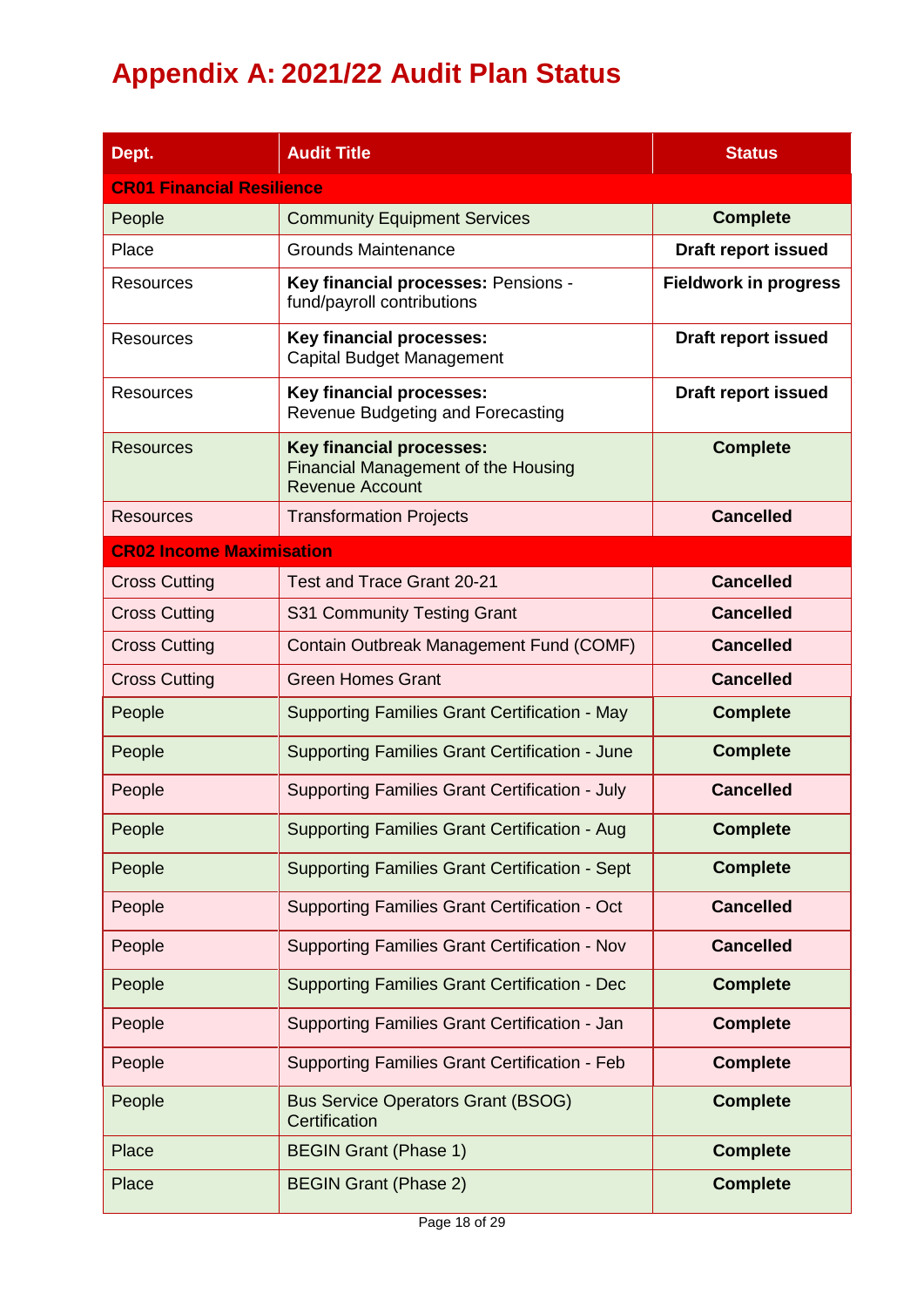| Dept.                            | <b>Audit Title</b>                                                 | <b>Status</b>                |
|----------------------------------|--------------------------------------------------------------------|------------------------------|
| Place                            | <b>Garden Waste Collection Services</b>                            | <b>Complete</b>              |
| Place                            | <b>Community Infrastructure Levy</b>                               | <b>Complete</b>              |
| Place                            | <b>Culture Recovery Fund Grant Certification I</b><br>and II (NEW) | <b>Complete</b>              |
| Place                            | <b>Culture Recovery Fund Grant Certification III</b><br>(NEW)      | <b>Cancelled</b>             |
| <b>LATC</b>                      | <b>Customer Services</b>                                           | <b>Cancelled</b>             |
| <b>CR03 Fraud and Corruption</b> |                                                                    |                              |
| <b>Chief Executives</b>          | <b>Counter Fraud</b>                                               | <b>Complete</b>              |
| <b>Chief Executives</b>          | <b>Staff Ethical Standards</b>                                     | <b>Cancelled</b>             |
| <b>Chief Executives</b>          | <b>Members' Ethics</b>                                             | <b>Cancelled</b>             |
| Place                            | Planning                                                           | <b>Cancelled</b>             |
| <b>CR04 Data Management</b>      |                                                                    |                              |
| <b>Cross Cutting</b>             | Leavers                                                            | <b>Complete</b>              |
| <b>Cross Cutting</b>             | DWP Revised Memorandum of Understanding<br>$20 - 21$               | <b>Complete</b>              |
| <b>Cross Cutting</b>             | <b>Local Government Transparency Code</b>                          | <b>Complete</b>              |
| <b>Cross Cutting</b>             | Handling of Members' Post (NEW)                                    | <b>Complete</b>              |
| Place                            | <b>Planning Service Data Quality (NEW)</b>                         | <b>Complete</b>              |
| Place                            | <b>Planning Consultation Notices (NEW)</b>                         | <b>Draft report issued</b>   |
| <b>Resources</b>                 | Digital Services: Cyber Security Red Team<br><b>Exercise</b>       | <b>Cancelled</b>             |
| <b>CR05 Duty of Care</b>         |                                                                    |                              |
| People                           | <b>Primary Behaviour Support Service</b>                           | <b>Complete</b>              |
| People                           | <b>Secondary Behaviour Support Service</b>                         | <b>Complete</b>              |
| People                           | Financial Management of Bridgewood House                           | <b>Draft report issued</b>   |
| People                           | <b>SEN Commissioning</b>                                           | <b>Fieldwork in progress</b> |
| People                           | Adoption                                                           | <b>Cancelled</b>             |
| People                           | Deprivation of Liberty Safeguards                                  | <b>Complete</b>              |
| <b>Resources</b>                 | Web content Accessibility Guidelines 2.1<br>(WCAG 2.1)             | <b>Cancelled</b>             |
| People                           | Looked After Children - Financial Management                       | <b>Draft report issued</b>   |
| <b>CR06 Customer Demand</b>      |                                                                    |                              |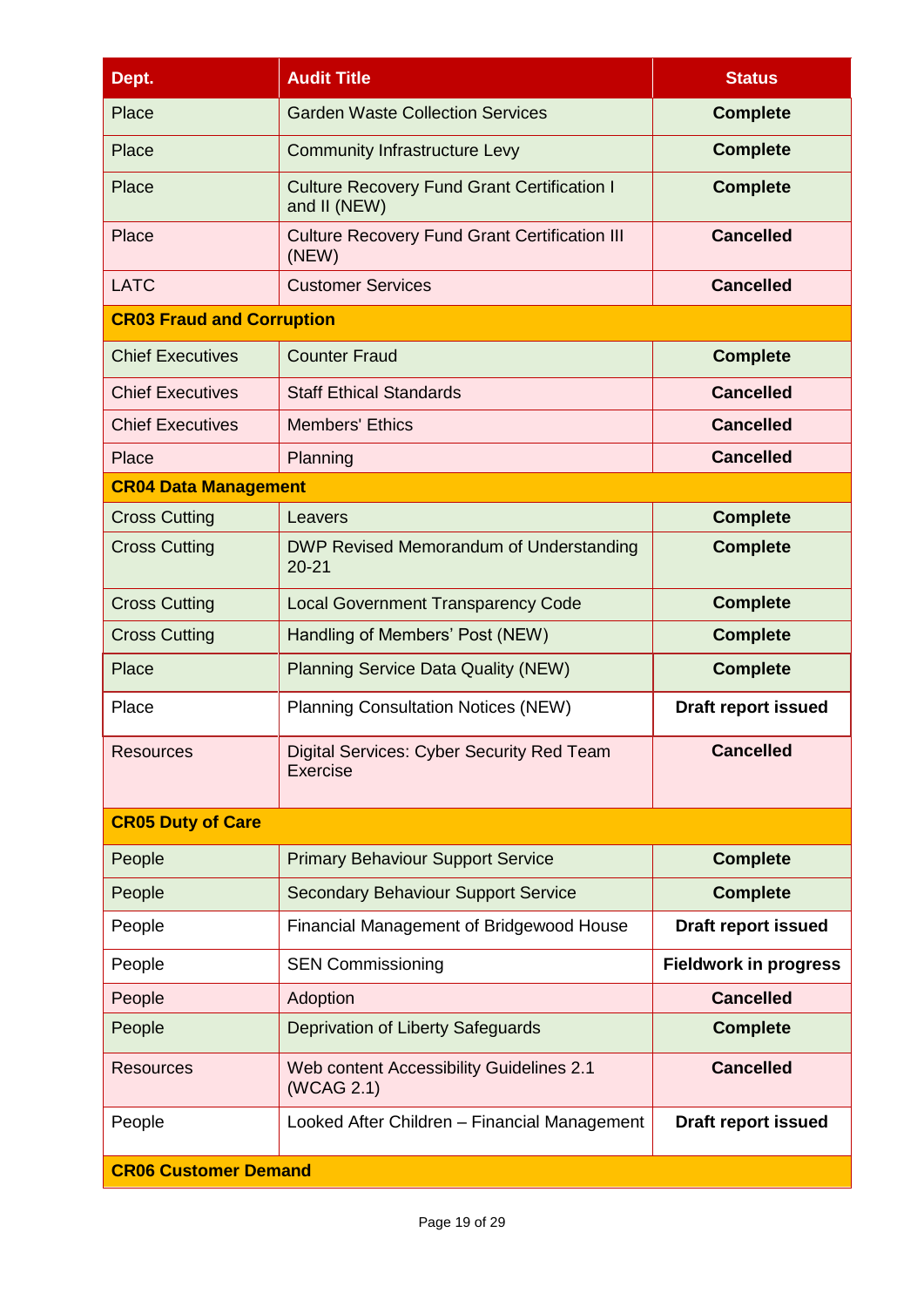| Dept.                               | <b>Audit Title</b>                                                       | <b>Status</b>              |  |
|-------------------------------------|--------------------------------------------------------------------------|----------------------------|--|
| Place                               | Homelessness                                                             | <b>Draft report issued</b> |  |
| <b>CR07 Digital Technology</b>      |                                                                          |                            |  |
| Resources                           | <b>Digital Services: Contract Management</b>                             | <b>Draft report issued</b> |  |
| <b>CR08 Major Incident</b>          |                                                                          |                            |  |
| <b>Cross</b><br><b>Cutting</b>      | <b>Board Reporting</b>                                                   | <b>Cancelled</b>           |  |
| <b>Cross Cutting</b>                | Use of Spreadsheets                                                      | <b>Cancelled</b>           |  |
| <b>Cross Cutting</b>                | Lessons Learned from the Pandemic                                        | <b>Cancelled</b>           |  |
| <b>CR09 Health and Safety</b>       |                                                                          |                            |  |
| <b>Cross Cutting</b>                | <b>Security Panel</b>                                                    | <b>Cancelled</b>           |  |
| <b>CR10 Housing</b>                 |                                                                          |                            |  |
| <b>Place</b>                        | <b>Capital Works</b>                                                     | <b>Complete</b>            |  |
| <b>Place</b>                        | Housing Compliance - Safety Checks and<br>Management of Lift Maintenance | <b>Draft report issued</b> |  |
| <b>Place</b>                        | Housing repairs and maintenance                                          | <b>Cancelled</b>           |  |
| <b>Place</b>                        | Social Housing Assurance Framework<br>Whitepaper                         | <b>Draft report issued</b> |  |
| <b>LATC</b>                         | <b>Enfield Let</b>                                                       | <b>Draft report issued</b> |  |
| <b>CR11 Regeneration and Growth</b> |                                                                          |                            |  |
| <b>Place</b>                        | Meridian Water - Contract Management                                     | <b>Complete</b>            |  |
| <b>Place</b>                        | Meridian Water - Financial Management                                    | <b>Cancelled</b>           |  |
| <b>Place</b>                        | Meridian Water - Supply Chain Risks                                      | <b>Cancelled</b>           |  |
|                                     | <b>CR12 Supply Chain and Contract Management</b>                         |                            |  |
| <b>Resources</b>                    | <b>Procurement Social Value</b>                                          | <b>Cancelled</b>           |  |
| <b>CR13 Commercial Ventures</b>     |                                                                          |                            |  |
| <b>CEX</b>                          | Oversight of Energetik                                                   | <b>Draft report issued</b> |  |
| <b>CEX</b>                          | Oversight of Montagu LLP                                                 | Draft report issued        |  |
| <b>CR14 Staffing</b>                |                                                                          |                            |  |
| <b>Cross Cutting</b>                | Culture                                                                  | <b>Cancelled</b>           |  |
| <b>CEX</b>                          | <b>Organisational Development</b>                                        | <b>Draft report issued</b> |  |
| <b>CR15 Tax</b>                     |                                                                          |                            |  |
| No planned audits                   |                                                                          |                            |  |
| <b>CR16 Community Cohesion</b>      |                                                                          |                            |  |
| No planned audits                   |                                                                          |                            |  |
| <b>CR17 Climate Change</b>          |                                                                          |                            |  |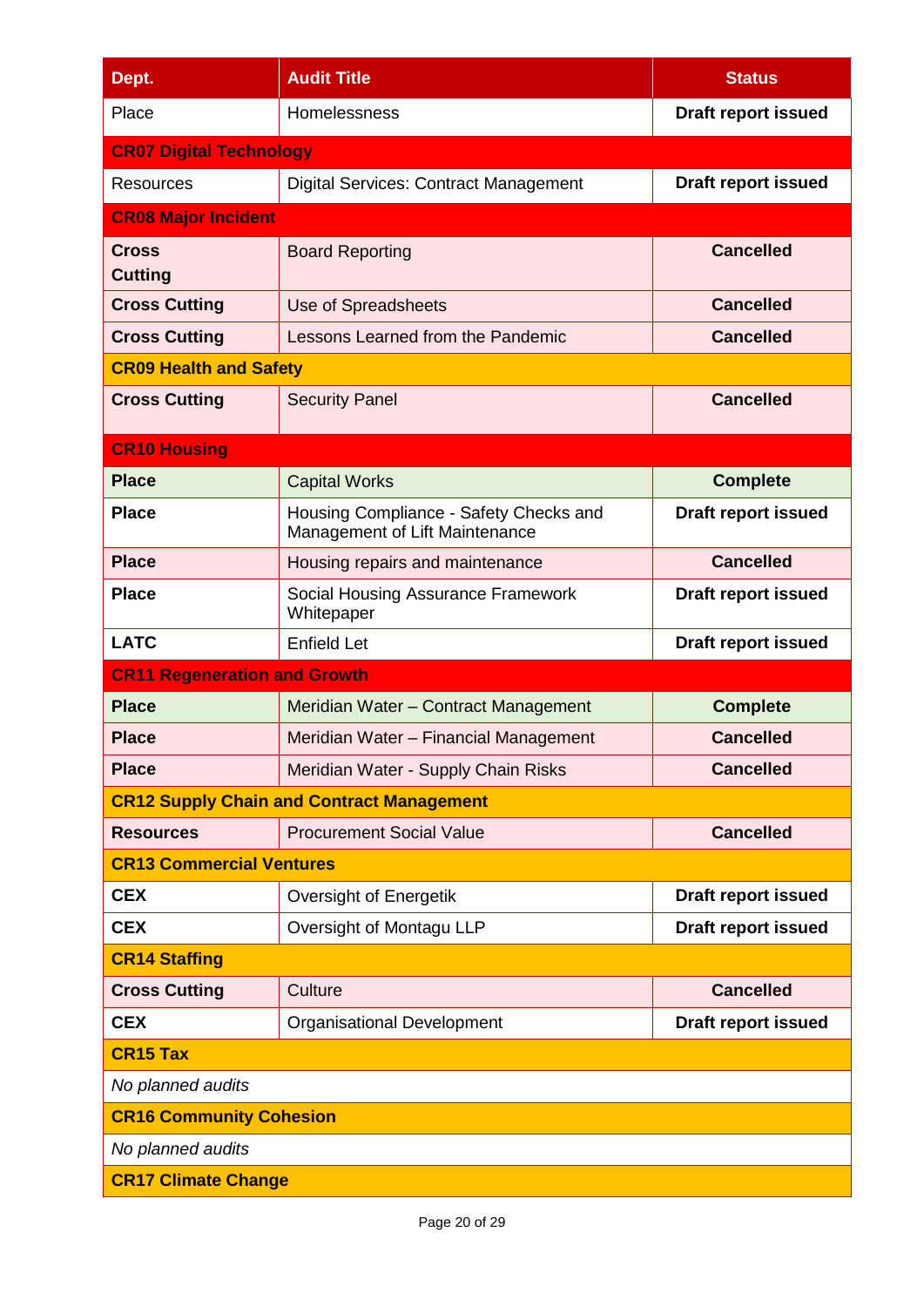| Dept.                                         | <b>Audit Title</b>                                    | <b>Status</b>              |
|-----------------------------------------------|-------------------------------------------------------|----------------------------|
| <b>Place</b>                                  | Salix Programme                                       | <b>Complete</b>            |
| <b>CR18 Equality, Diversity and Inclusion</b> |                                                       |                            |
| <b>Cross Cutting</b>                          | <b>Equalities</b>                                     | <b>Draft report issued</b> |
|                                               | <b>CR19 Legislation, Regulations and Standards</b>    |                            |
| No planned audits                             |                                                       |                            |
| <b>CR20 Financial Management</b>              |                                                       |                            |
| <b>Cross Cutting</b>                          | <b>Finance and Company Governance Review</b>          | <b>Complete</b>            |
| <b>Other</b>                                  |                                                       |                            |
| People                                        | Schools Physical Verification Testing from<br>2020-21 | <b>Complete</b>            |
| People                                        | <b>Bush Hill Park Primary School</b>                  | <b>Draft report issued</b> |
| <b>People</b>                                 | St. Paul's CE Primary School                          | <b>Complete</b>            |
| <b>People</b>                                 | De Bohun Primary School                               | <b>Complete</b>            |
| People                                        | <b>Prince of Wales Primary School</b>                 | <b>Complete</b>            |
| <b>People</b>                                 | St Michael at Bowes CE Primary School                 | <b>Complete</b>            |
| People                                        | <b>Eldon Primary School</b>                           | <b>Complete</b>            |
| <b>People</b>                                 | <b>Chase Side Primary School</b>                      | <b>Complete</b>            |
| People                                        | Firs Farm Primary School                              | <b>Draft report issued</b> |
| <b>People</b>                                 | St Andrew's Southgate CE Primary School               | <b>Complete</b>            |
| <b>People</b>                                 | <b>Oakthorpe Primary School</b>                       | <b>Complete</b>            |
| People                                        | St Anne's Catholic High School for Girls              | <b>Draft report issued</b> |
| <b>CEX</b>                                    | <b>Mayor's Accounts</b>                               | <b>Complete</b>            |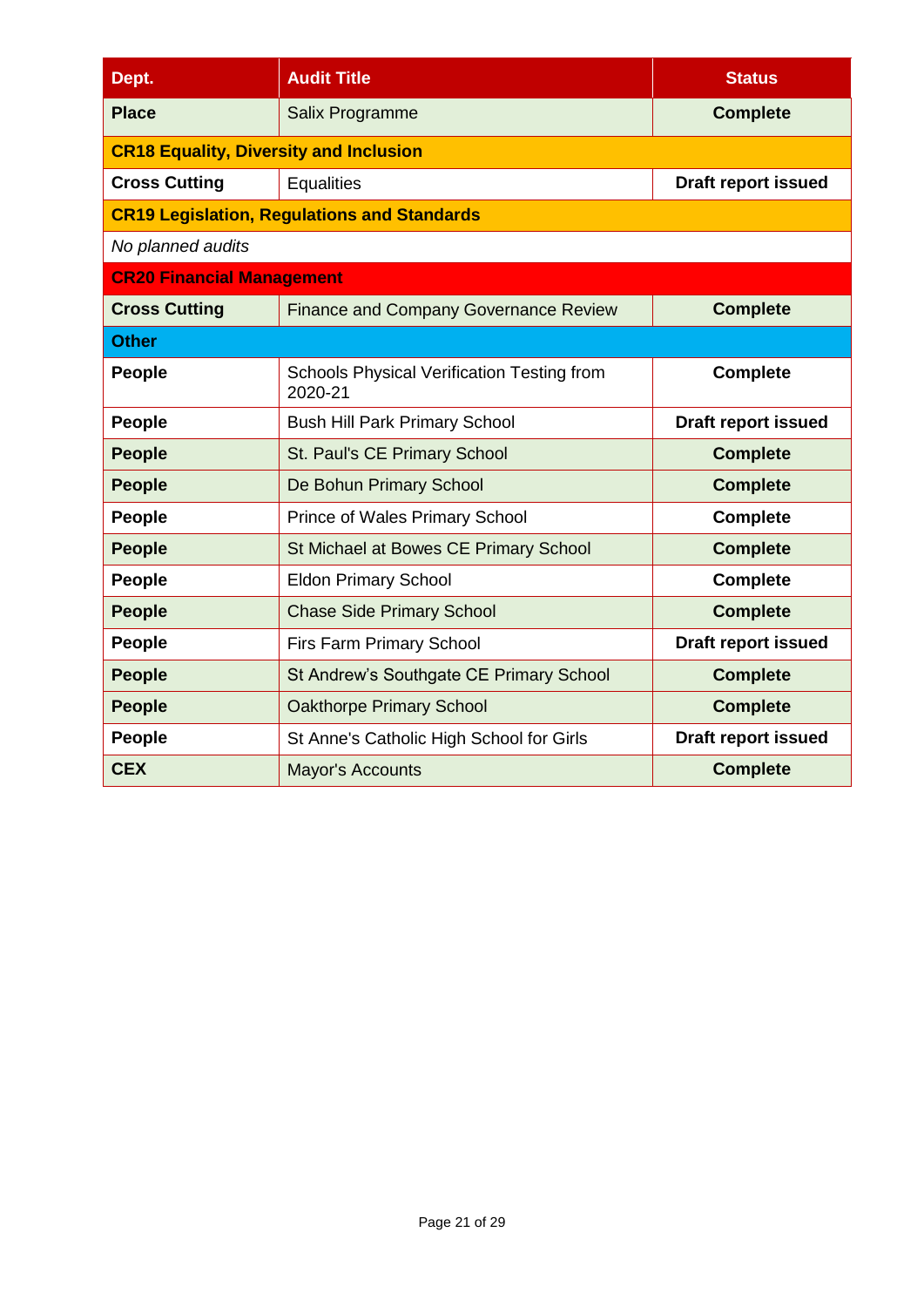# **Appendix B: 2022/23 Audit Plan Status**

| Dept.                            | <b>Audit Title</b>                                                                                          | <b>Status</b>   |
|----------------------------------|-------------------------------------------------------------------------------------------------------------|-----------------|
| <b>CR01 Financial Resilience</b> |                                                                                                             |                 |
| <b>Cross Cutting</b>             | <b>Payments to Residential Care Providers</b>                                                               | Not yet started |
| Place                            | <b>Land/Property Disposals</b>                                                                              | Not yet started |
| Place                            | <b>Economic Strategy</b>                                                                                    | Not yet started |
| <b>Resources</b>                 | Transformation Projects - Income and Debt<br>Project                                                        | <b>Planning</b> |
| <b>Cross Cutting</b>             | ContrOcc - Lessons Learnt                                                                                   | <b>Planning</b> |
| <b>CR02 Income Maximisation</b>  |                                                                                                             |                 |
| People                           | Supporting Families (x 10 audits)                                                                           | <b>Planning</b> |
| <b>Resources</b>                 | <b>Education Funding</b>                                                                                    | Not yet started |
| People                           | <b>Public Health Grant</b>                                                                                  | Not yet started |
| Place                            | <b>Parking Contract</b>                                                                                     | <b>Planning</b> |
| <b>Cross Cutting</b>             | Contain Outbreak Management Fund Grant<br>(COMF)                                                            | <b>Planning</b> |
| <b>Cross Cutting</b>             | Local Authority Test and Trace Support Grant                                                                | <b>Planning</b> |
| People                           | Orchardside School Grant Certification -<br><b>Alternative Provision Specialist Taskforces</b><br>Programme | Not yet started |
| People                           | <b>Bus Service Operators Grant</b>                                                                          | Not yet started |
| <b>Resources</b>                 | Self-Isolation Payments Funding                                                                             | Not yet started |
| Place                            | <b>Culture Recovery Fund III</b>                                                                            | <b>Complete</b> |
| <b>Cross Cutting</b>             | <b>Protect and Vaccinate Grant</b>                                                                          | <b>Complete</b> |
| <b>CR03 Fraud and Corruption</b> |                                                                                                             |                 |
| <b>CEX</b>                       | Members' Ethics                                                                                             | Not yet started |
| Place                            | Meridian Water Community Chest Grants                                                                       | Not yet started |
| Place                            | Planning                                                                                                    | Not yet started |
| Resources                        | <b>Blue Badges</b>                                                                                          | Not yet started |
| <b>CEX</b>                       | <b>Staff Ethical Standards</b>                                                                              | <b>Planning</b> |
| <b>CR04 Data Management</b>      |                                                                                                             |                 |
| <b>Cross Cutting</b>             | <b>Smarter Working - Clear Desk Policy</b>                                                                  | Not yet started |
| <b>Cross Cutting</b>             | Data Governance                                                                                             | Not yet started |
| <b>CR05 Duty of Care</b>         |                                                                                                             |                 |
| People                           | Passenger Services Operations - Adults                                                                      | <b>Planning</b> |
| People                           | Enfield Early Help for All Strategy                                                                         | Not yet started |
| People                           | Post 16 Services                                                                                            | Not yet started |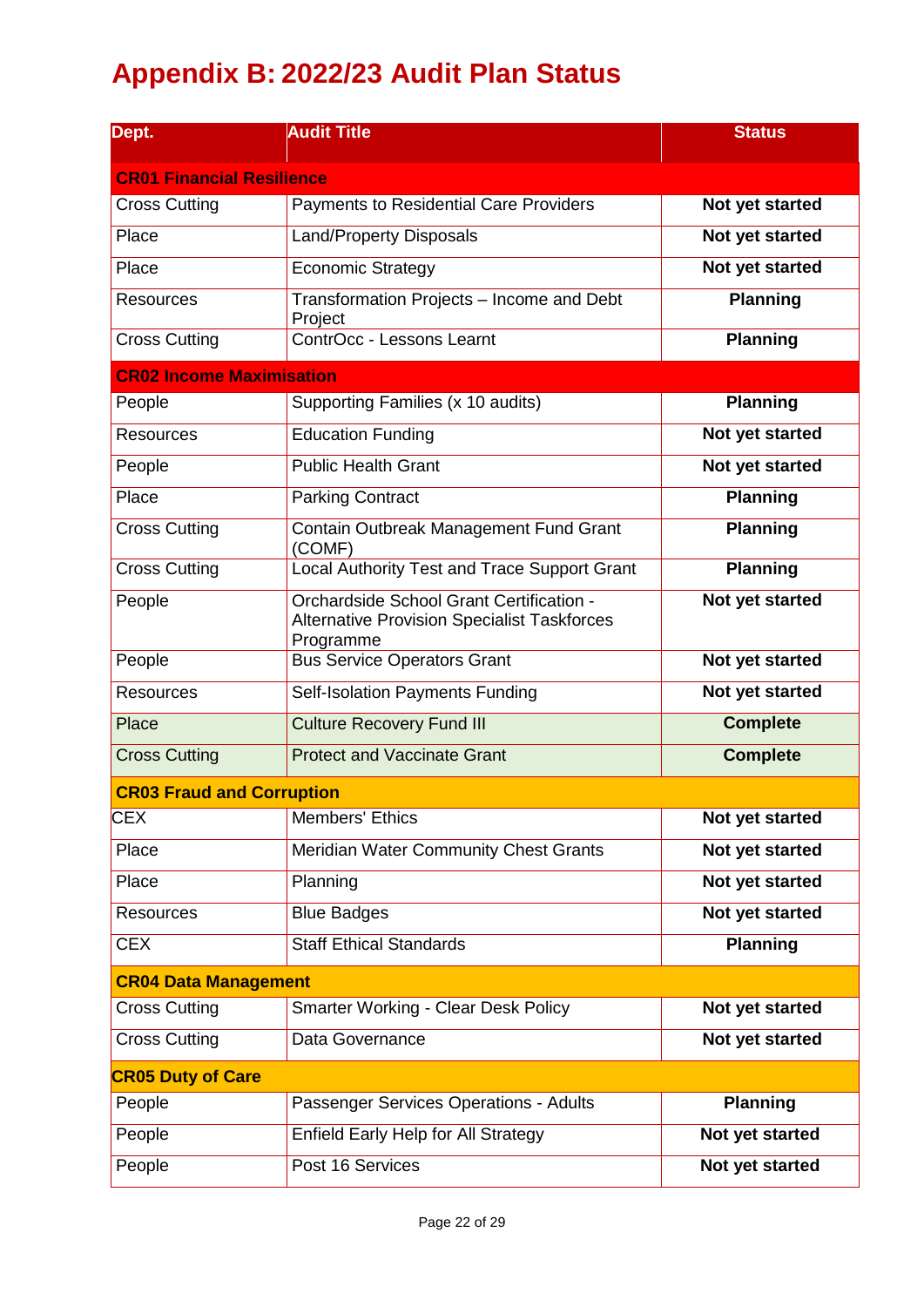| Dept.                               | <b>Audit Title</b>                                                                   | <b>Status</b>                |
|-------------------------------------|--------------------------------------------------------------------------------------|------------------------------|
| <b>Resources</b>                    | Web content Accessibility Guidelines 2.1<br>(WCAG 2.1)                               | <b>Planning</b>              |
| People                              | Multi Agency Safeguarding Hub (MASH)                                                 | Not yet started              |
| <b>CR06 Customer Demand</b>         |                                                                                      |                              |
| <b>Resources</b>                    | Complaints and Information                                                           | Not yet started              |
| <b>CR07 Digital Technology</b>      |                                                                                      |                              |
| <b>Resources</b>                    | <b>IT Statutory Compliance</b>                                                       | Not yet started              |
| <b>Cross Cutting</b>                | <b>Schools Cyber Security</b>                                                        | Not yet started              |
| <b>CR08 Major Incident</b>          |                                                                                      |                              |
| <b>CEX</b>                          | <b>Business Continuity Planning</b>                                                  | Not yet started              |
| <b>Cross Cutting</b>                | <b>Board Reporting</b>                                                               | <b>Fieldwork in progress</b> |
| <b>Cross Cutting</b>                | Use of Spreadsheets                                                                  | Not yet started              |
| <b>CR09 Health and Safety</b>       |                                                                                      |                              |
| <b>Cross Cutting</b>                | Corporate Health and Safety Board                                                    | <b>Planning</b>              |
| <b>Cross Cutting</b>                | <b>Security Board</b>                                                                | <b>Planning</b>              |
| <b>CR10 Housing</b>                 |                                                                                      |                              |
| Place                               | Housing Repairs and Maintenance                                                      | <b>Planning</b>              |
| Place                               | Housing Development Programme Management<br>- Bury Street West                       | Not yet started              |
| <b>CR11 Regeneration and Growth</b> |                                                                                      |                              |
| <b>Cross Cutting</b>                | Governance and Management - Cemetery<br>Project                                      | Not yet started              |
| <b>Cross Cutting</b>                | Governance and Management - Building Bloqs                                           | <b>Planning</b>              |
| Place                               | Meridian Water - Supply Chain Risks                                                  | Not yet started              |
| Place                               | Meridian Water: Financial Management of<br><b>Capital Expenditure</b>                | Not yet started              |
|                                     | <b>CR12 Supply Chain and Contract Management</b>                                     |                              |
| Place                               | <b>Highways Inspections</b>                                                          | Not yet started              |
| <b>Cross Cutting</b>                | <b>PFI Contract Monitoring</b>                                                       | Not yet started              |
| <b>CR13 Commercial Ventures</b>     |                                                                                      |                              |
| <b>LATC</b>                         | Housing Gateway Limited (HGL) - Disabled<br><b>Facilities Grant Process</b>          | Not yet started              |
| <b>LATC</b>                         | Housing Gateway Limited (HGL) - Suitability<br>Assessment Process for HGL properties | Not yet started              |
| <b>CR14 Staffing</b>                |                                                                                      |                              |
| <b>Cross Cutting</b>                | Whistleblowing, Grievances and Disciplinary<br>Procedures                            | Not yet started              |
| <b>Cross Cutting</b>                | Culture                                                                              | <b>Cancelled</b>             |
| <b>CR15 Tax</b>                     |                                                                                      |                              |
| No planned audits                   |                                                                                      |                              |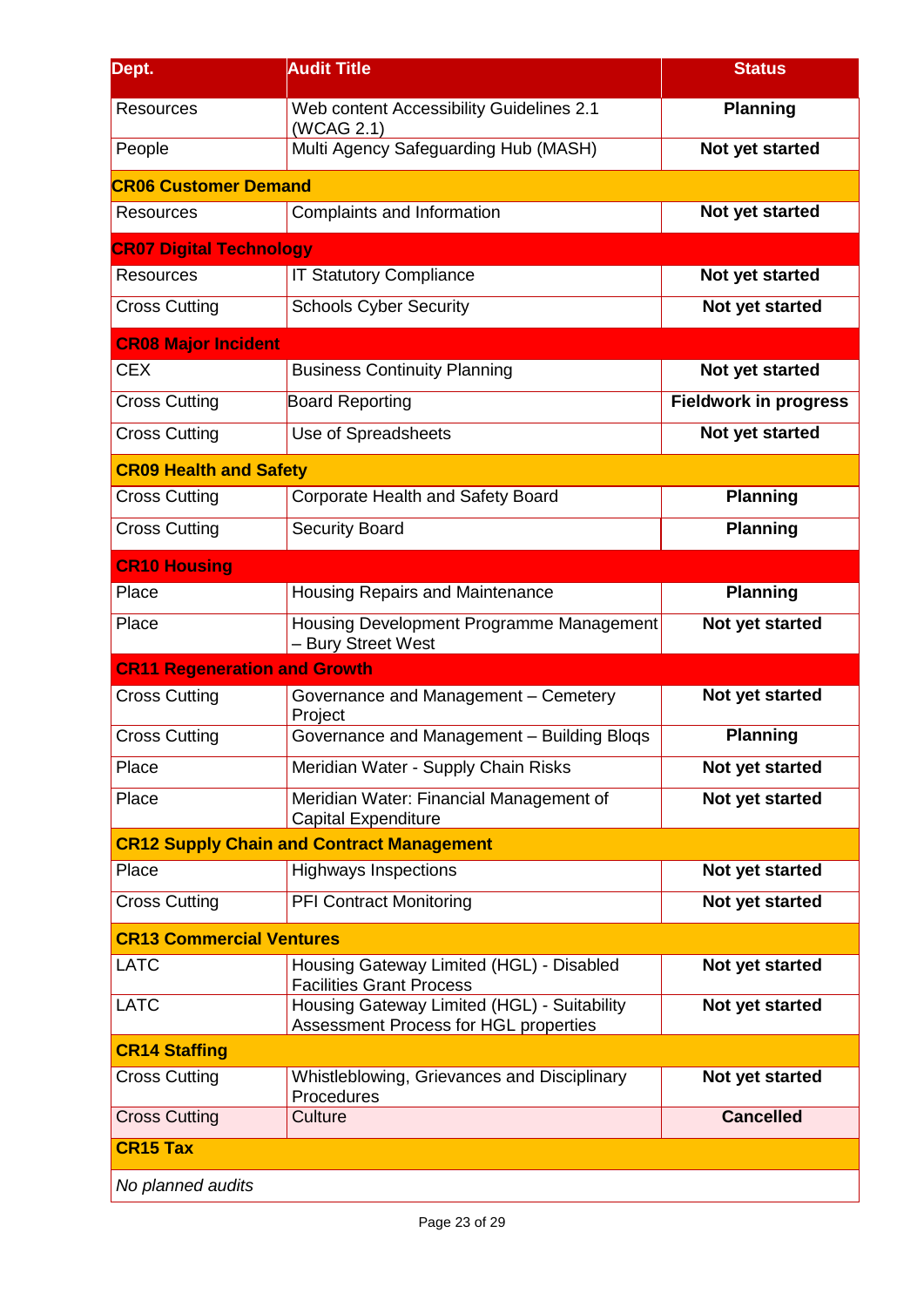| Dept.                                          | <b>Audit Title</b>                                                     | <b>Status</b>    |  |  |  |  |
|------------------------------------------------|------------------------------------------------------------------------|------------------|--|--|--|--|
| <b>CR16 Community Cohesion</b>                 |                                                                        |                  |  |  |  |  |
| No planned audits                              |                                                                        |                  |  |  |  |  |
| <b>CR17 Climate Change</b>                     |                                                                        |                  |  |  |  |  |
| Place                                          | <b>Waste Services Contract</b>                                         | <b>Planning</b>  |  |  |  |  |
| Place                                          | <b>Green Homes Grant</b>                                               | <b>Complete</b>  |  |  |  |  |
| <b>CR18 Equality, Diversity, and Inclusion</b> |                                                                        |                  |  |  |  |  |
| No planned audits                              |                                                                        |                  |  |  |  |  |
|                                                | <b>CR19 Legislation, Regulations and Standards</b>                     |                  |  |  |  |  |
| <b>CEX</b>                                     | <b>Organisational Governance</b>                                       | <b>Cancelled</b> |  |  |  |  |
| Place                                          | <b>Building Safety</b>                                                 | Not yet started  |  |  |  |  |
| <b>CEX</b>                                     | <b>Supporting Members</b>                                              | Not yet started  |  |  |  |  |
| <b>CR20 Financial Management</b>               |                                                                        |                  |  |  |  |  |
| <b>Resources</b>                               | <b>Financial External Audit Process</b>                                | Not yet started  |  |  |  |  |
| <b>Resources</b>                               | <b>Accounts Receivable</b>                                             | Not yet started  |  |  |  |  |
| <b>Resources</b>                               | General Ledger                                                         | Not yet started  |  |  |  |  |
| <b>Resources</b>                               | <b>Business Rates Process</b>                                          | Not yet started  |  |  |  |  |
| <b>Resources</b>                               | Payroll - Calculations                                                 | Not yet started  |  |  |  |  |
| <b>Other</b>                                   |                                                                        |                  |  |  |  |  |
| <b>CEX</b>                                     | Mayor of the London Borough of Enfield Appeal<br>Fund Accounts 2021/22 | Not yet started  |  |  |  |  |
| People                                         | <b>Chase Community School</b>                                          | <b>Planning</b>  |  |  |  |  |
| People                                         | The Latymer School                                                     | Not yet started  |  |  |  |  |
| People                                         | Freezywater St George's CE Primary School                              | Not yet started  |  |  |  |  |
| People                                         | St Andrew's (Enfield) CE Primary School                                | <b>Planning</b>  |  |  |  |  |
| People                                         | St Ignatius College                                                    | Not yet started  |  |  |  |  |
| People                                         | West Lea School                                                        | Not yet started  |  |  |  |  |
| People                                         | <b>Highfield Primary School</b>                                        | Not yet started  |  |  |  |  |
| <b>SHCC</b>                                    | Carterhatch Infants School                                             | <b>Planning</b>  |  |  |  |  |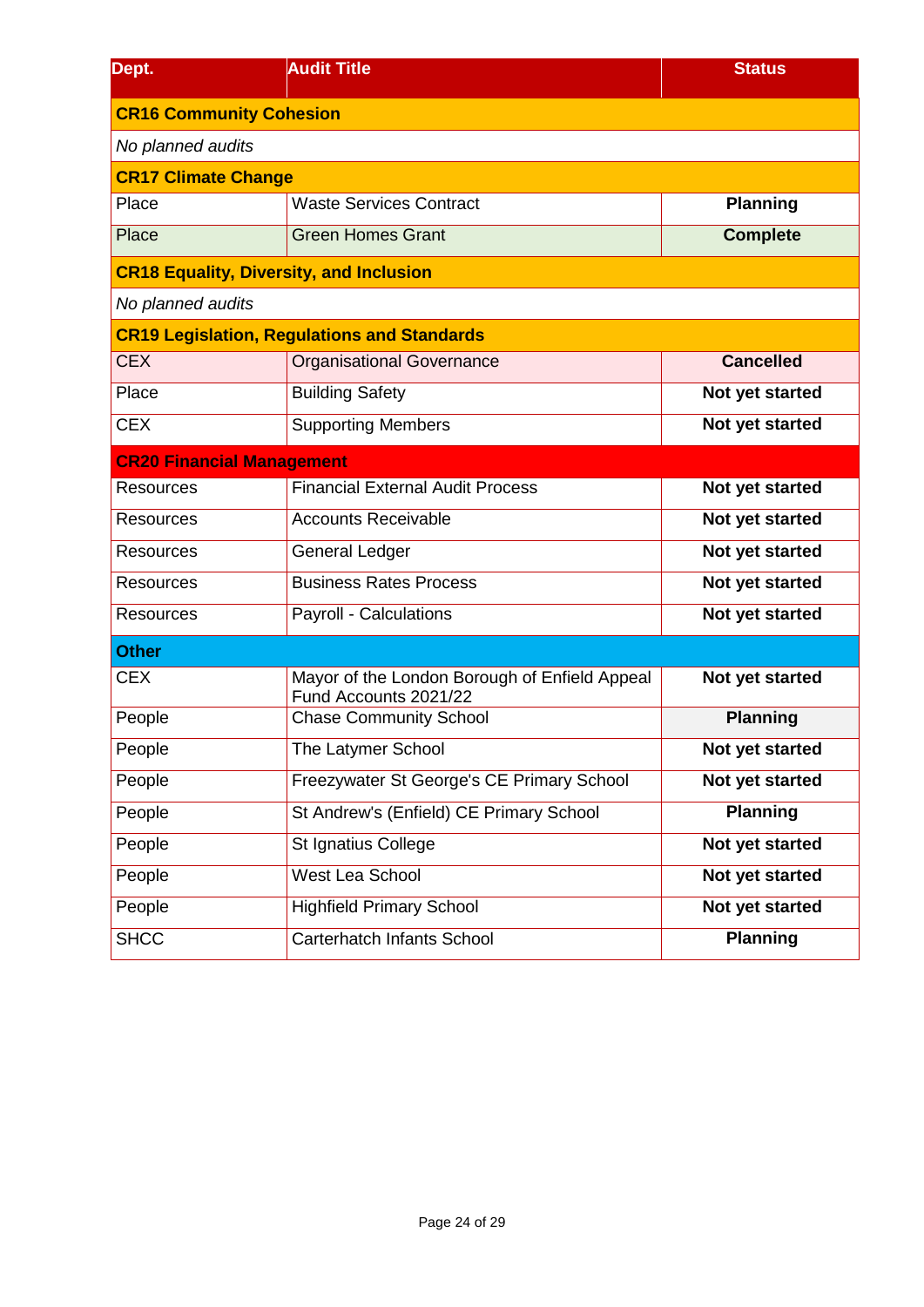# **APPENDIX C: Overdue High Risk Actions**

| <b>Audit Name</b> | <b>Finding Title</b>                                    | <b>Agreed Action</b>                                                                                                                                                                                                                                                                                                                                                                                                                                                                                                                                       | <b>Original</b><br><b>Due Date</b> | <b>Update</b>                                                                                                                                                                                                                                                                                                                                                                                                           | <b>Revised</b><br><b>Target Date</b> |
|-------------------|---------------------------------------------------------|------------------------------------------------------------------------------------------------------------------------------------------------------------------------------------------------------------------------------------------------------------------------------------------------------------------------------------------------------------------------------------------------------------------------------------------------------------------------------------------------------------------------------------------------------------|------------------------------------|-------------------------------------------------------------------------------------------------------------------------------------------------------------------------------------------------------------------------------------------------------------------------------------------------------------------------------------------------------------------------------------------------------------------------|--------------------------------------|
|                   | <b>Chief Executive's Department</b>                     |                                                                                                                                                                                                                                                                                                                                                                                                                                                                                                                                                            |                                    |                                                                                                                                                                                                                                                                                                                                                                                                                         |                                      |
| Recruitment       | Records &<br>Documents - i-<br>Grasp                    | a) In the short term we will explore the<br>options for extending the i-Grasp contract<br>whilst work is carried out with Digital<br>Services to ensure that an appropriate<br>interim solution is put in place;<br>We will ensure appropriate engagement<br>takes place with Digital Services to<br>investigate, procure and implement a fit for<br>purpose application that meets the needs of<br>the Recruitment Service. A detailed<br>requirements analysis will be completed with<br>Digital Services to feed into the wider SAP<br>review projects. | 31-Aug-2021                        | <b>Update January 2022</b><br>Implemented<br>a)<br>Current system does not allow<br>b)<br>for this, engaging with DS<br>colleagues. iGrasp will no longer<br>be supported at end of 2022.                                                                                                                                                                                                                               | 31-Oct-2022                          |
| Recruitment       | Monitoring &<br>Reporting-<br>Management<br>Information | We will:<br>a) Review our recruitment processes and<br>identify and actively manage key<br>performance indicators.<br>b) Engage with the Knowledge and Insight<br>Hub to identify effective methods of<br>reporting recruitment performance.<br>Ensure reporting requirements for the<br>C)<br>Service and its stakeholders are included in<br>the specification for a replacement<br>application.                                                                                                                                                         | 31-Jul-2021                        | <b>Update September 2021</b><br>a & b) Recruitment activities and<br>reports are integrated in the<br>workforce quarterly reports and<br>the annual workforce reports<br>provided by Knowledge and<br>Insight Hub. HR will continue to<br>work with Knowledge and Insight<br>Hub to improve on this reporting<br>based on the limited functionality<br>of existing systems. In the<br>meantime, reporting will be based | 31-Oct-2022                          |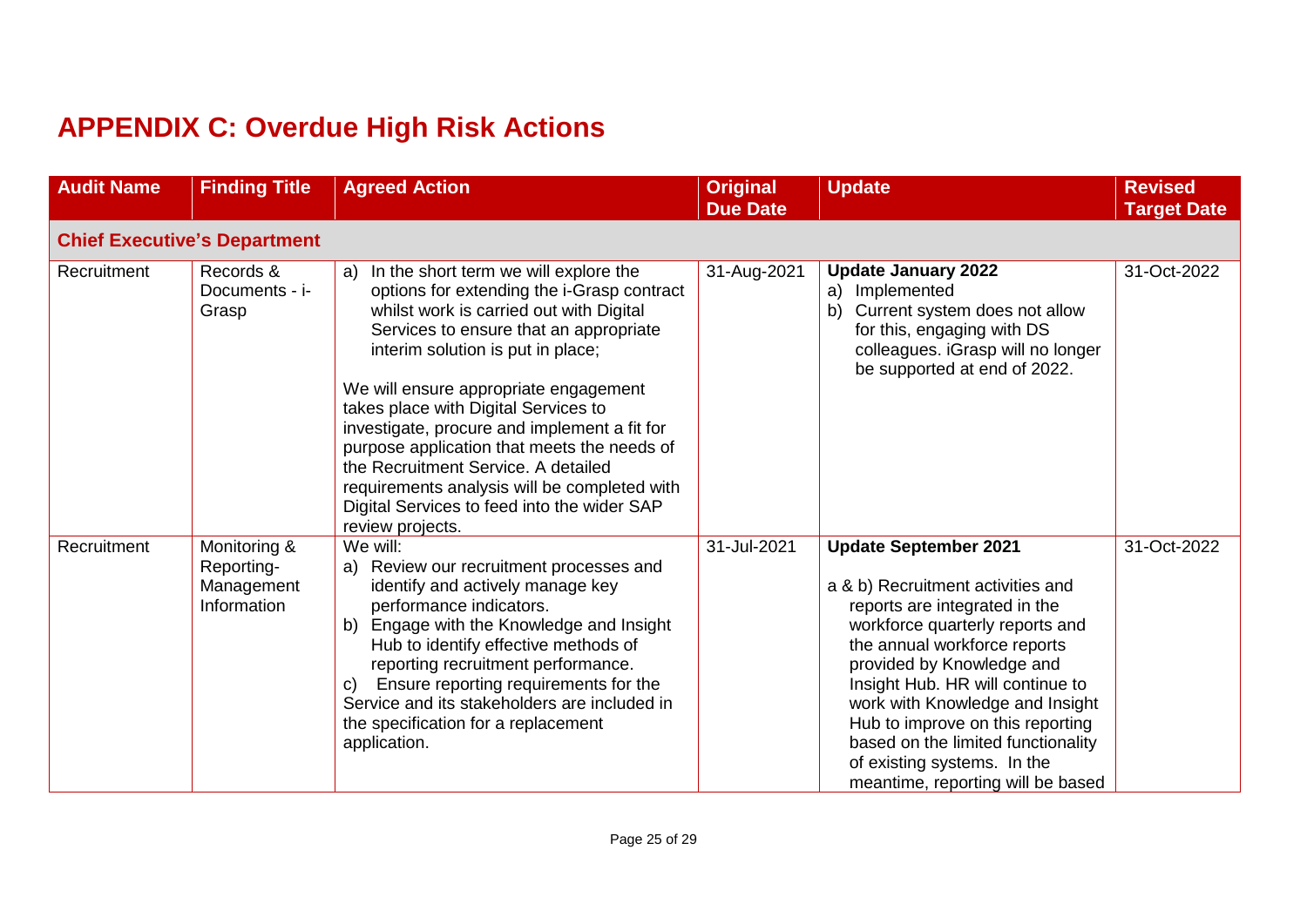| <b>Audit Name</b>                                       | <b>Finding Title</b>                    | <b>Agreed Action</b>                                                                                                                                                                                                                                                                                                                                                                                                                                                                                                                           | <b>Original</b><br><b>Due Date</b> | <b>Update</b>                                                                                                                                                                                                                                                                                                                                      | <b>Revised</b><br><b>Target Date</b> |
|---------------------------------------------------------|-----------------------------------------|------------------------------------------------------------------------------------------------------------------------------------------------------------------------------------------------------------------------------------------------------------------------------------------------------------------------------------------------------------------------------------------------------------------------------------------------------------------------------------------------------------------------------------------------|------------------------------------|----------------------------------------------------------------------------------------------------------------------------------------------------------------------------------------------------------------------------------------------------------------------------------------------------------------------------------------------------|--------------------------------------|
|                                                         |                                         |                                                                                                                                                                                                                                                                                                                                                                                                                                                                                                                                                |                                    | on what can be extracted<br>manually and reliably reported.                                                                                                                                                                                                                                                                                        |                                      |
|                                                         |                                         |                                                                                                                                                                                                                                                                                                                                                                                                                                                                                                                                                |                                    | c) Implemented.                                                                                                                                                                                                                                                                                                                                    |                                      |
| <b>People Department</b>                                |                                         |                                                                                                                                                                                                                                                                                                                                                                                                                                                                                                                                                |                                    |                                                                                                                                                                                                                                                                                                                                                    |                                      |
| Schools'<br>Financial<br>Monitoring                     | Financial<br>regulation and<br>guidance | To support good financial management<br>practices in schools, the Finance Manual for<br>Schools, which underpins the Scheme for<br>Financing Schools will be updated in line with<br>current requirements, legislation and best<br>practice.<br>An external consultant will be appointed to<br>update the Finance Manual (subject to cost).<br>When finalised the manual will be made<br>available to all maintained schools.<br>Thereafter the manual will be reviewed at<br>least annually or as and when significant<br>changes take place. | 01-Sep-2021                        | <b>Update May 2022</b><br>The first draft of the manual is now<br>subject to a wider internal review<br>process engaging with relevant<br>officers. A small group of school<br>business managers will then be<br>engaged in a final review process,<br>aiming to launch the manual for the<br>start of the new academic year in<br>September 2022. | 30-Sep-2022                          |
| Secondary<br><b>Behaviour</b><br><b>Support Service</b> | Referral<br>Processes                   | The Service will ensure that:<br>- Intervention record sheets are completed in<br>full and include:<br>- the agreed number of sessions to be<br>undertaken<br>- the sessions actually carried out<br>- the progress each student has made.<br>- Progress notes for all intervention<br>provisions will be completed and held in full.<br>- A meeting is held with the school at the end<br>of each intervention programme to discuss,<br>review and agree any recommended next                                                                 | 31-Mar-2022                        | <b>Internal Audit Review, May 2022</b><br>Action is progressed with a revised<br>date of 31 July 2022.                                                                                                                                                                                                                                             | 31-Jul-2022                          |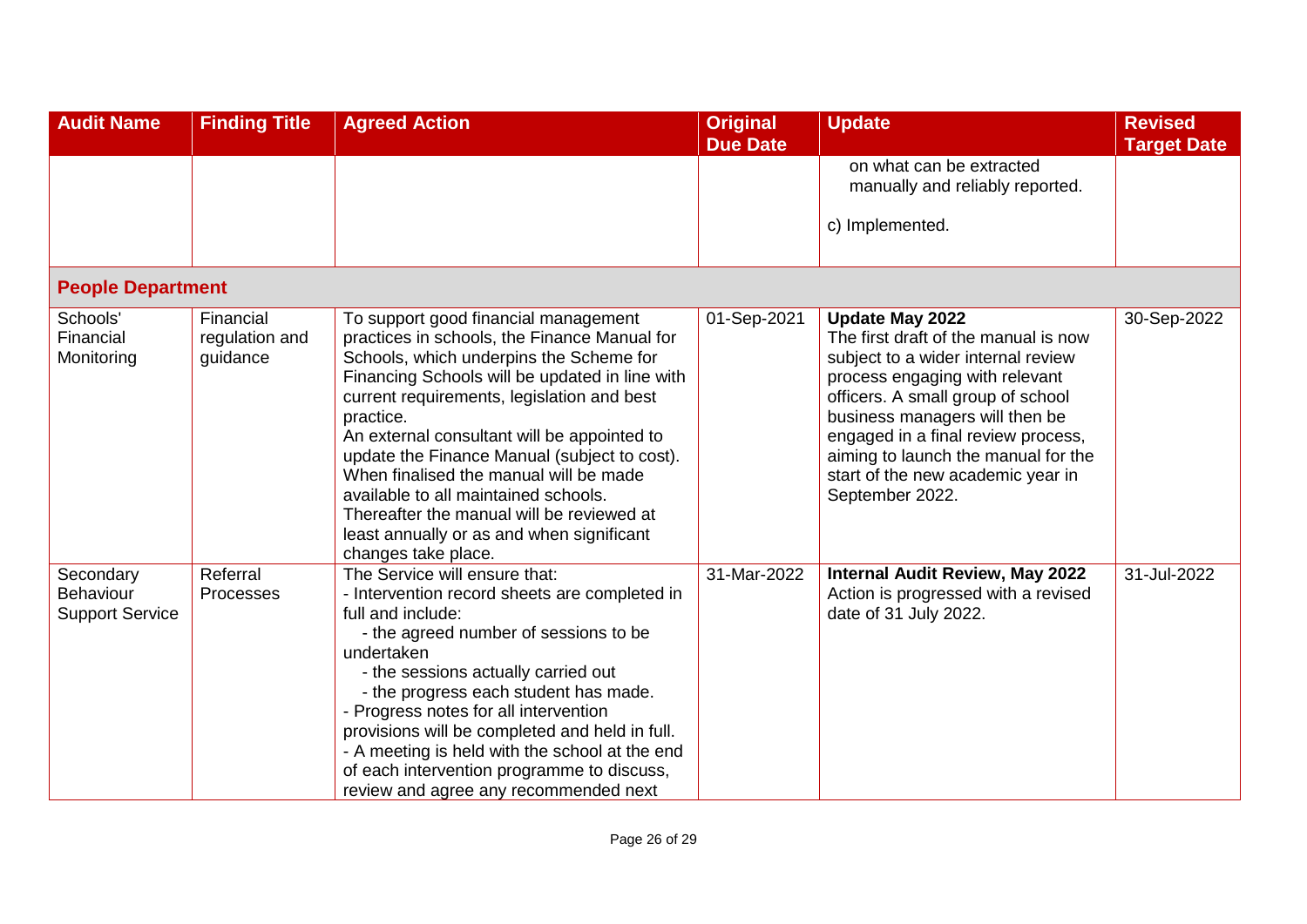| <b>Audit Name</b>                                          | <b>Finding Title</b>                      | <b>Agreed Action</b>                                                                                                                                                                                                                                                                                                                                                                                                                                                                                                                                                                                                                                         | <b>Original</b><br><b>Due Date</b> | <b>Update</b>                                                                                                                                                                                    | <b>Revised</b><br><b>Target Date</b> |
|------------------------------------------------------------|-------------------------------------------|--------------------------------------------------------------------------------------------------------------------------------------------------------------------------------------------------------------------------------------------------------------------------------------------------------------------------------------------------------------------------------------------------------------------------------------------------------------------------------------------------------------------------------------------------------------------------------------------------------------------------------------------------------------|------------------------------------|--------------------------------------------------------------------------------------------------------------------------------------------------------------------------------------------------|--------------------------------------|
|                                                            |                                           | steps before support is withdrawn.<br>- Any recommended tests are formally<br>followed up.<br>- All referral spreadsheet entries are recorded<br>correctly and checked for accuracy.                                                                                                                                                                                                                                                                                                                                                                                                                                                                         |                                    |                                                                                                                                                                                                  |                                      |
| Secondary<br><b>Behaviour</b><br><b>Support Service</b>    | <b>Case Reviews</b>                       | The Service will formalise a case review<br>process ensuring that an agreed proportion of<br>referrals are discussed, and that learning is<br>identified, recorded and shared across the<br>team.<br>This process will be included as a part of the<br>Service's procedure notes (see finding 4).                                                                                                                                                                                                                                                                                                                                                            | 31-Mar-2022                        | <b>Internal Audit Review, May 2022</b><br>Action is progressed with a revised<br>date of 31 July 2022.                                                                                           | 31-Jul-2022                          |
| <b>Place Department</b>                                    |                                           |                                                                                                                                                                                                                                                                                                                                                                                                                                                                                                                                                                                                                                                              |                                    |                                                                                                                                                                                                  |                                      |
| <b>Facilities</b><br>Management of<br><b>Youth Centres</b> | Corporate<br>Landlord<br>Responsibilities | The Corporate Compliance Officer will<br>continue working with the Buildings and<br>Lettings Officer to ensure that:<br>- All statutory and service compliance checks<br>are carried out and documented in a timely<br>manner;<br>- Exceptions identified in this audit from the<br>compliance report are investigated and<br>resolved as a matter of urgency;<br>- All information is centralised and recorded<br>in the Atrium system, including fire<br>extinguisher checks;<br>- All exceptions are included in the quarterly<br>Health and Safety Board report. The Atrium<br>System Facilitator will arrange for FM staff to<br>gain access to Atrium. | 31-Dec-2020                        | <b>Update May 2022</b><br>The SLA is still being negotiated.<br>However, the Head of Service is<br>confident that this is moving forward<br>and that a final agreement will be in<br>place soon. | 30-Jun-2022                          |
| <b>Facilities</b><br>Management of<br><b>Youth Centres</b> | Policies and<br>Procedures                | a) Comprehensive policy and procedures for<br>the facilities management of youth centres<br>will be compiled to include:                                                                                                                                                                                                                                                                                                                                                                                                                                                                                                                                     | 31-Dec-2020                        | <b>Update May 2022</b><br>The SLA is still being negotiated.                                                                                                                                     | 30-Jun-2022                          |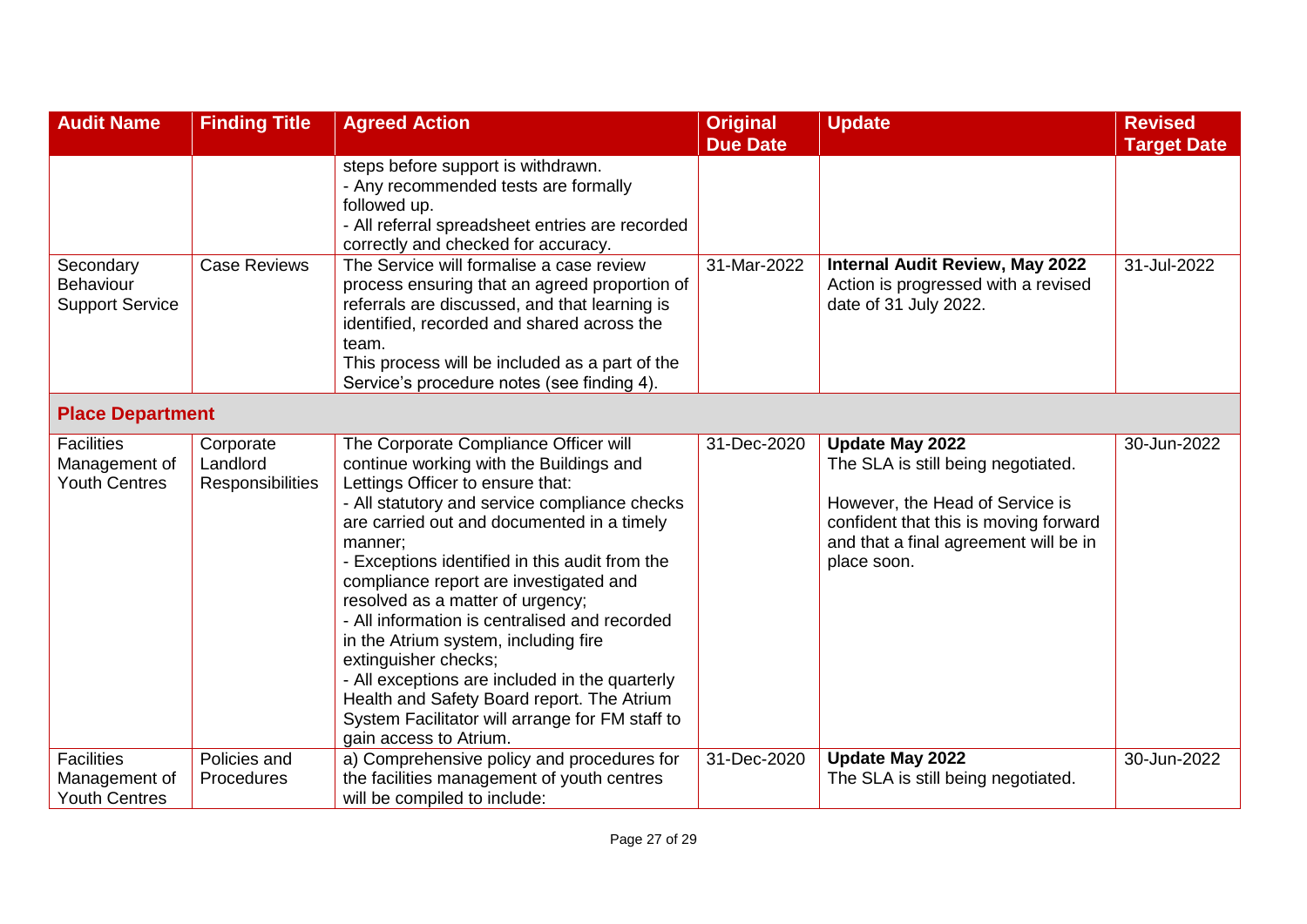| <b>Audit Name</b>                            | <b>Finding Title</b>                                                  | <b>Agreed Action</b>                                                                                                                                                                                                                                                                                                                                                                                                                                                                                                                           | <b>Original</b> | <b>Update</b>                                                                                                                                                                                        | <b>Revised</b>     |
|----------------------------------------------|-----------------------------------------------------------------------|------------------------------------------------------------------------------------------------------------------------------------------------------------------------------------------------------------------------------------------------------------------------------------------------------------------------------------------------------------------------------------------------------------------------------------------------------------------------------------------------------------------------------------------------|-----------------|------------------------------------------------------------------------------------------------------------------------------------------------------------------------------------------------------|--------------------|
|                                              |                                                                       |                                                                                                                                                                                                                                                                                                                                                                                                                                                                                                                                                | <b>Due Date</b> |                                                                                                                                                                                                      | <b>Target Date</b> |
|                                              |                                                                       | - The use of youth centre premises;<br>- Clear roles and responsibilities of officers<br>and third -party organisations;<br>- Terms and conditions of hire;<br>- Invoicing and payment procedures;<br>- Record keeping and documentation;<br>- Corporate landlord responsibilities;<br>- General upkeep and maintenance of the<br>premises.<br>b) The policy and procedures documentation<br>will be reviewed annually and communicated<br>to staff.<br>c) The Corporate Landlord policy will be<br>reviewed and updated to reflect changes in |                 | However, the Head of Service is<br>confident that this is moving forward<br>and that a final agreement will be in<br>place soon.                                                                     |                    |
|                                              |                                                                       | the roles and responsibilities of officers.                                                                                                                                                                                                                                                                                                                                                                                                                                                                                                    |                 |                                                                                                                                                                                                      |                    |
| <b>Resources Department</b>                  |                                                                       |                                                                                                                                                                                                                                                                                                                                                                                                                                                                                                                                                |                 |                                                                                                                                                                                                      |                    |
| <b>DWP</b><br>Memorandum of<br>Understanding | <b>Baseline</b><br>Personnel<br>Security<br>Standard<br>(BPSS) Checks | a) We will identify all relevant data users and<br>system administrators working with the<br>Council under the status of Contracted<br>Service Provider and ensure that BPSS<br>checks are undertaken.<br>b) The outcome of these checks will be<br>retained and copied to the Digital Services<br>systems administrators.<br>c) We will review the Civica contract to<br>determine what assurances are required for<br>Civica staff that access DWP/HMRC data on<br>our behalf and will ensure these assurances<br>are in place.              | 31-Mar-2022     | <b>Internal Audit Review, May 2022</b><br>a) Implemented<br>b) Implemented<br>c) Progressed. The review with<br>Civica on Demand is in progress.<br>The revised target date is 30<br>September 2022. | 30-Sep-2022        |
| <b>DWP</b>                                   | <b>GDPR Training</b>                                                  | a) The Head of Financial Assessments,                                                                                                                                                                                                                                                                                                                                                                                                                                                                                                          | 31-Mar-2022     | <b>Internal Audit Review, May 2022</b>                                                                                                                                                               | 30-Jun-2022        |
| Memorandum of<br>Understanding               |                                                                       | together with the Governance Working<br>Group, will ensure that:                                                                                                                                                                                                                                                                                                                                                                                                                                                                               |                 | All staff have completed training<br>except two, who have just returned                                                                                                                              |                    |